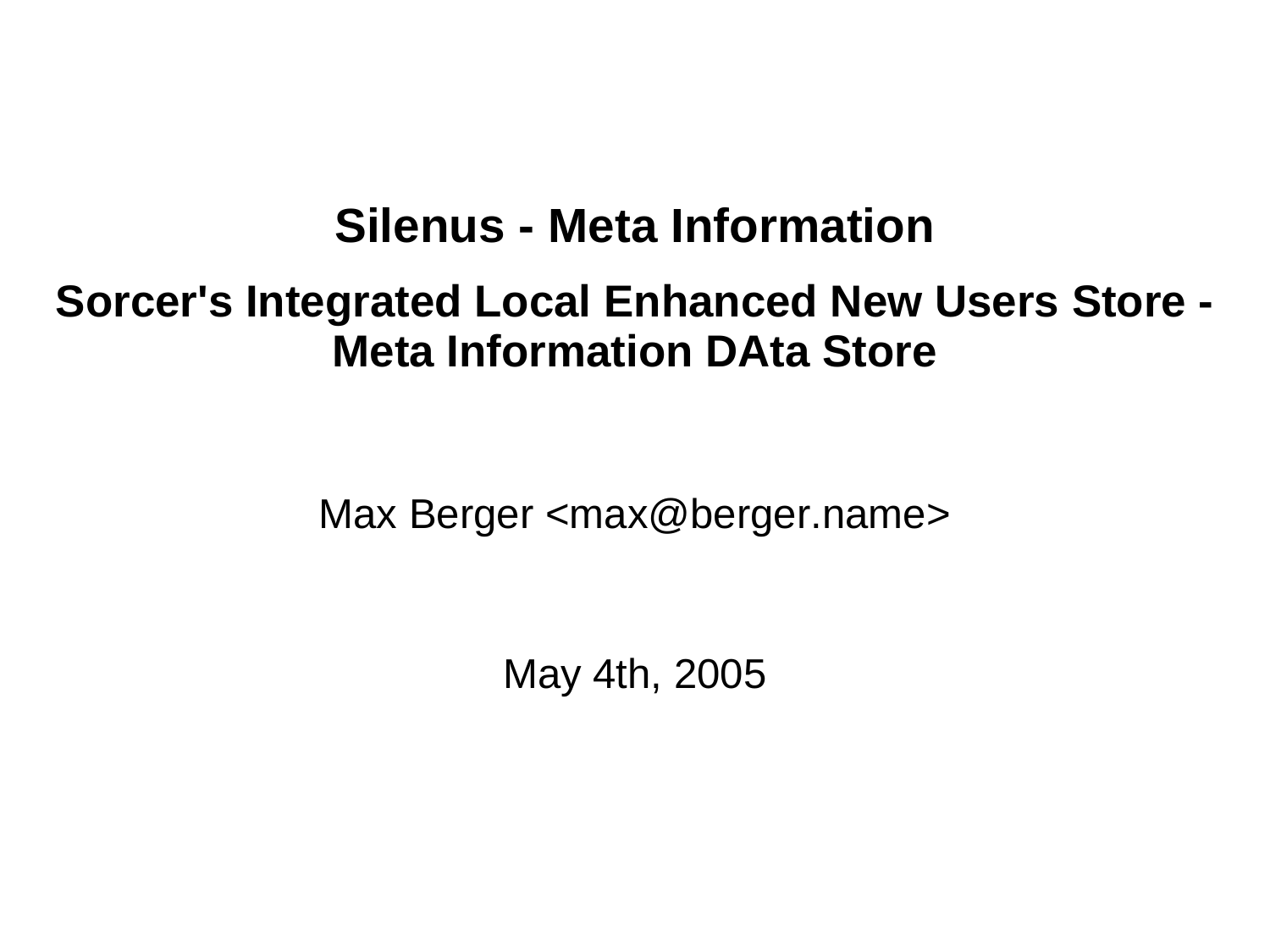## **Overview**

- Introduction
- Byzantium
- Midas
- User Interface
- Daphne
- Optimizers
- Installer
- Conclusion

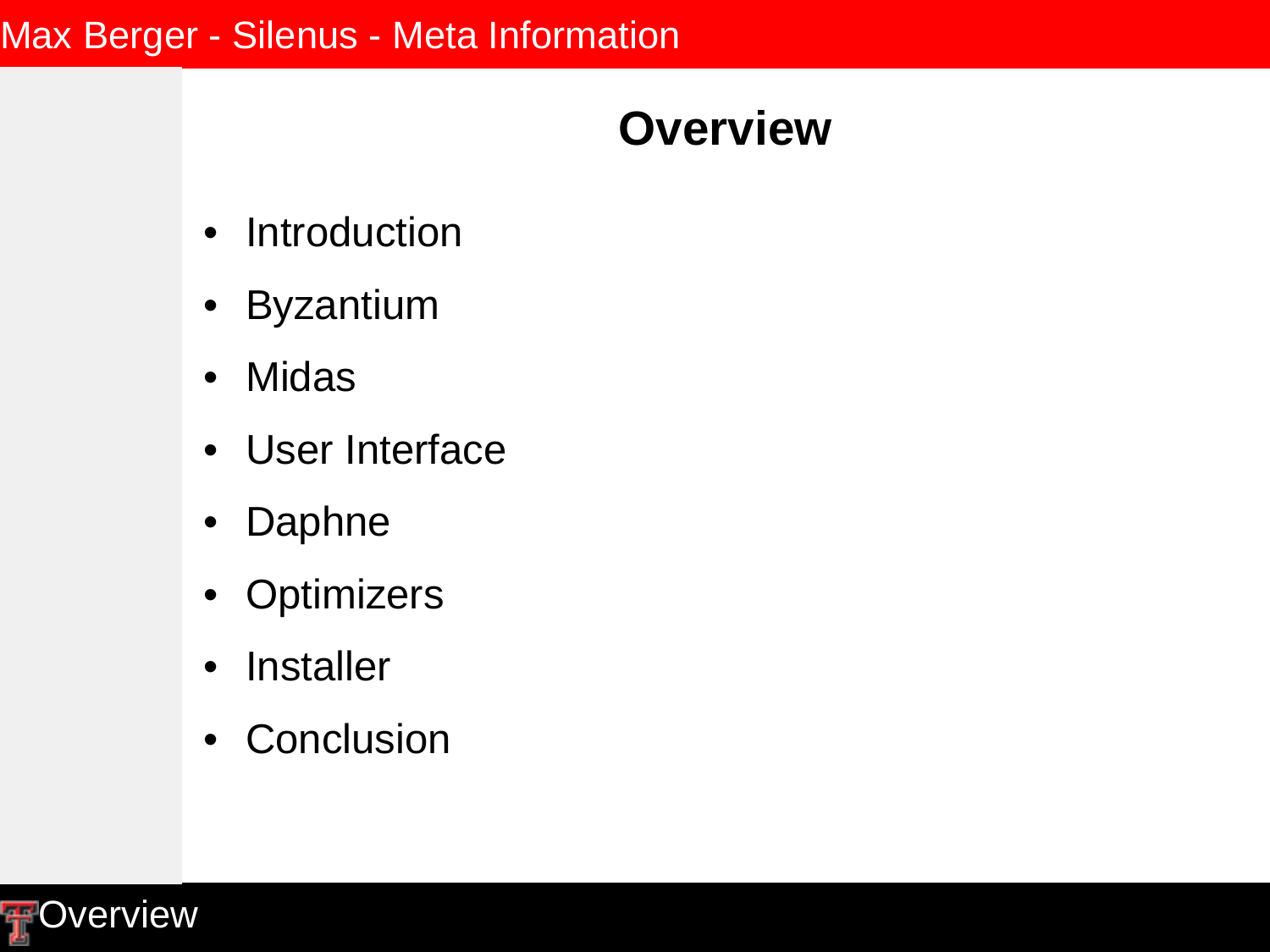- **Introduction**
- Problem Statement Possible users Objective / Approach Services Byzantium Midas
- User Interface Daphne **Optimizers**
- Installer
- Conclusion

# **Introduction**

- Problem Statement
- Possible users
- Objective / Approach
- Services

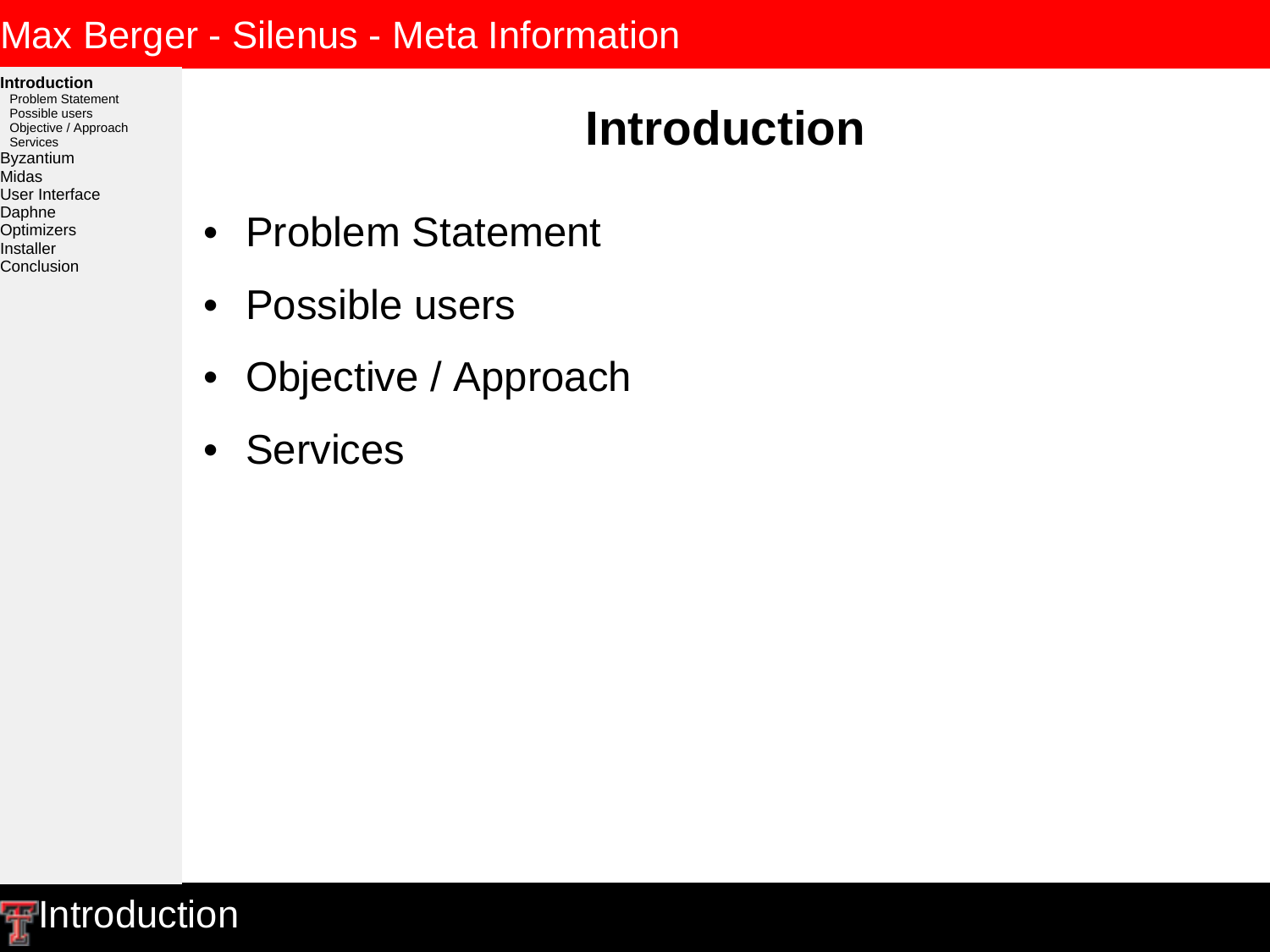**Introduction Problem Statement** Possible users Objective / Approach Services Byzantium Midas User Interface Daphne **Optimizers** Installer Conclusion

# **Problem Statement**

- Existing distributed file stores
- are difficult to set up
- require high maintanance
- have problems with server downtime
- don't handle topology changes
- don't provide privacy from administators
- don't scale for large nuber of nodes
- are incompatible with service-oriented architectures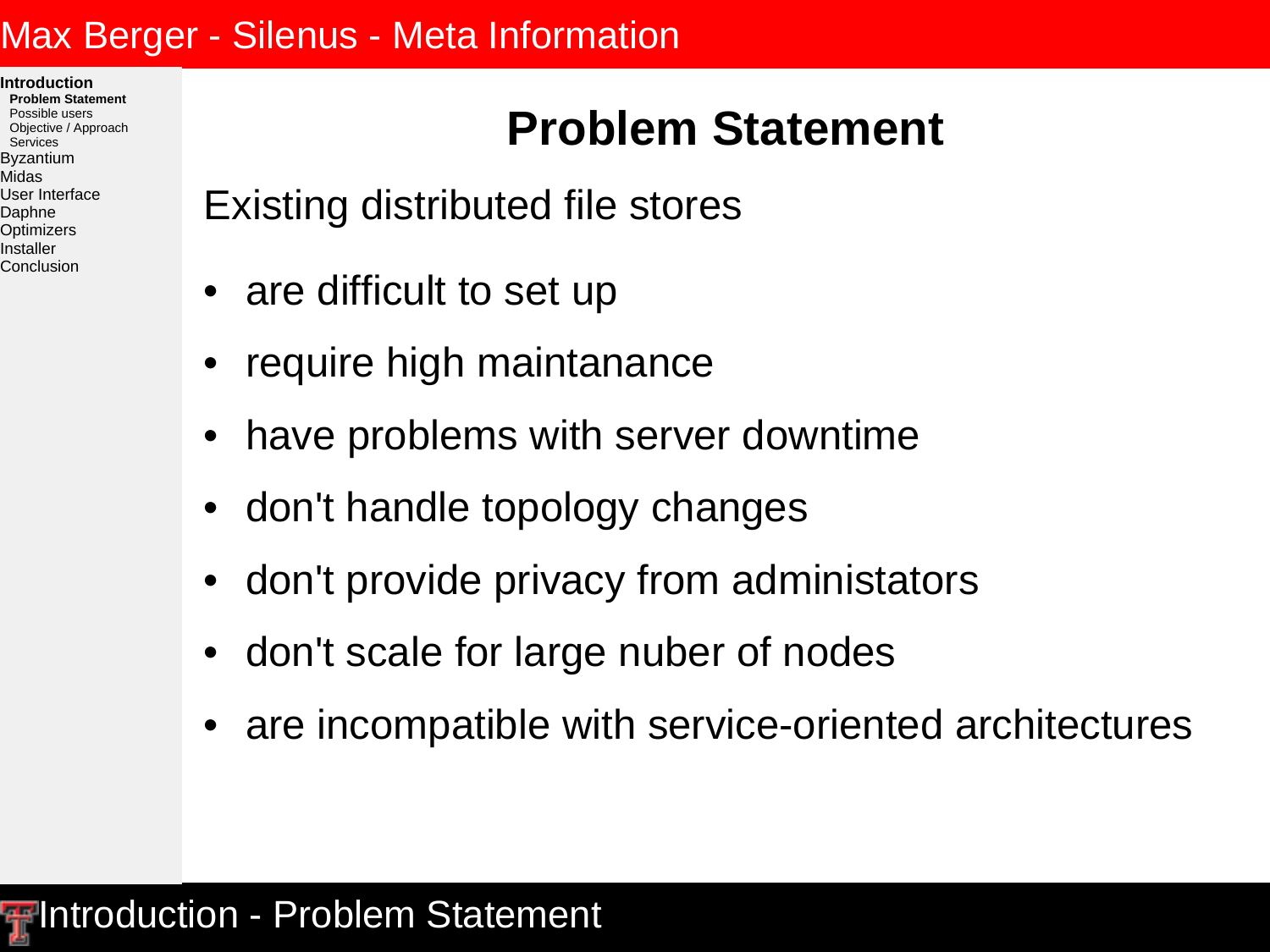**Introduction** Problem Statement **Possible users** Objective / Approach Services Byzantium Midas User Interface Daphne Optimizers Installer

Conclusion

# **Possible users**

- Power User
- High performance computing lab
- Multi-student LAB
- Small Office / Workgroup
- Students rooming
- Family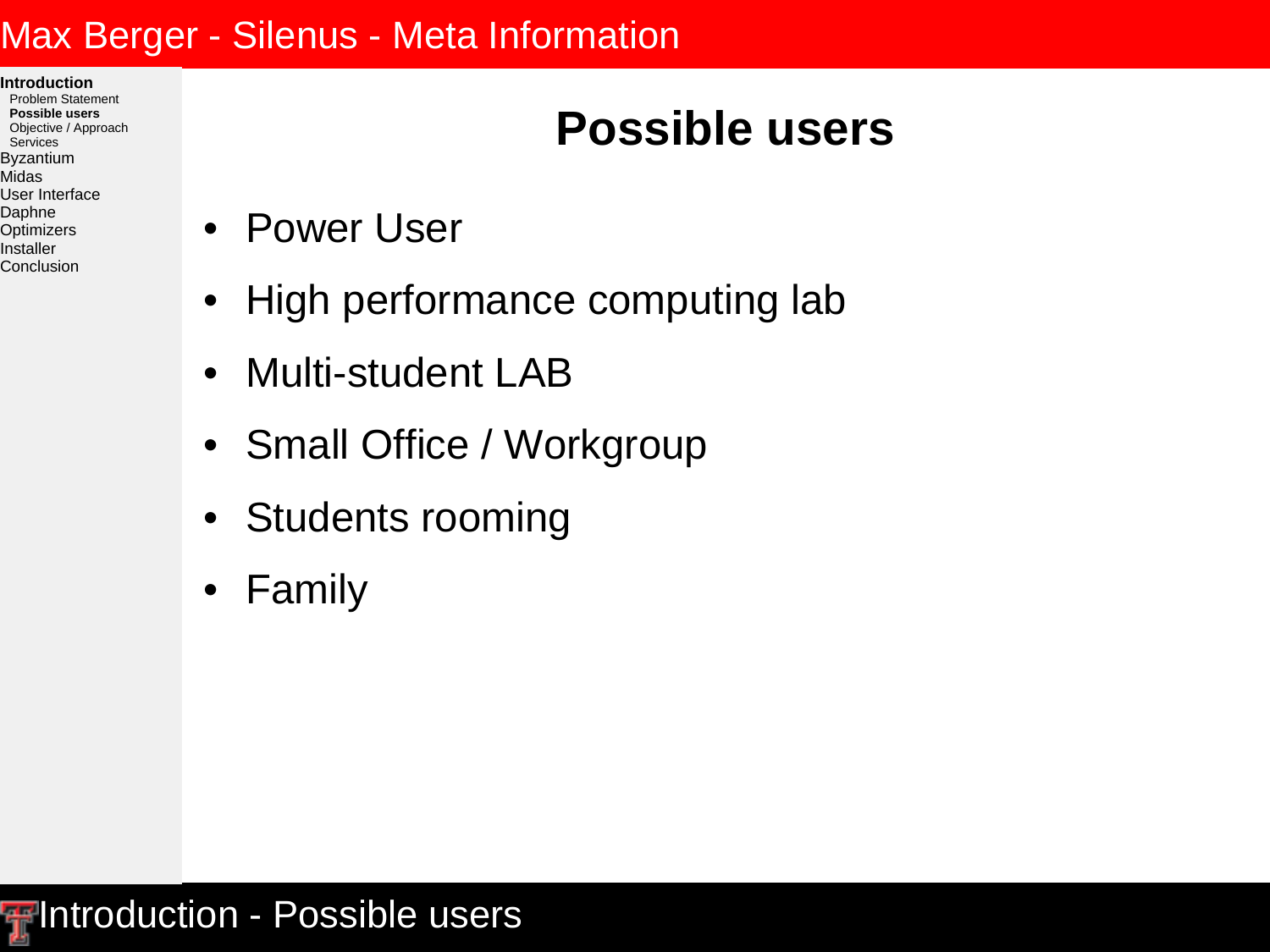**Introduction** Problem Statement Possible users **Objective / Approach** Services Byzantium Midas User Interface Daphne Optimizers Installer Conclusion

# **Objective / Approach**

## **Objective**

• to create a new filestore based on the SORCER environment

## Approach

- Authentication for authorization
- Encryption for privacy
- Replication for availability
- Multisource download for performance

## **Figheral Introduction - Objective / Approach**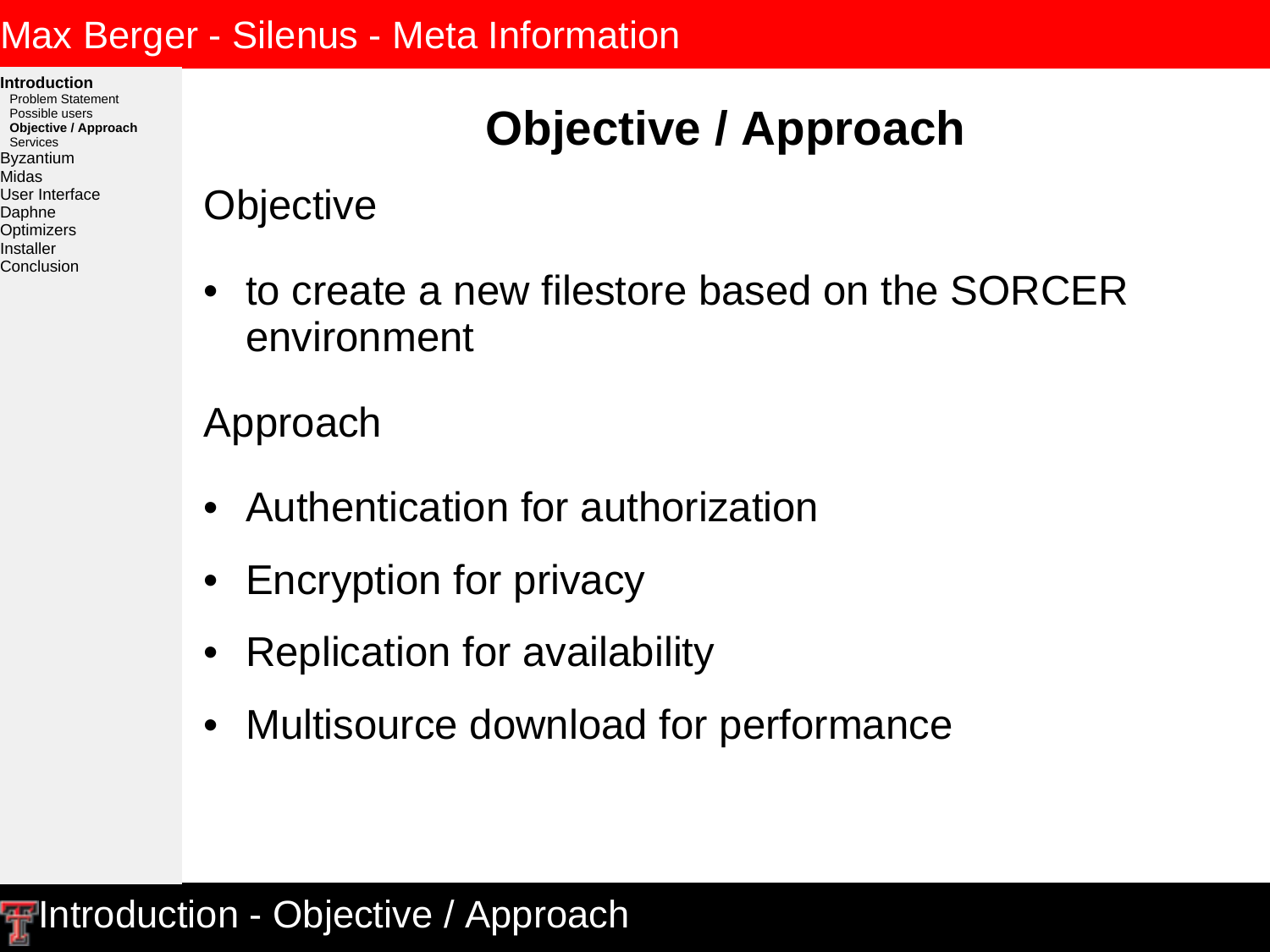**Introduction**

Problem Statement Possible users Objective / Approach **Services** Byzantium Midas User Interface

Daphne **Optimizers** 

Installer

Conclusion

## **Services**

Independent federated services that use SORCER for communication

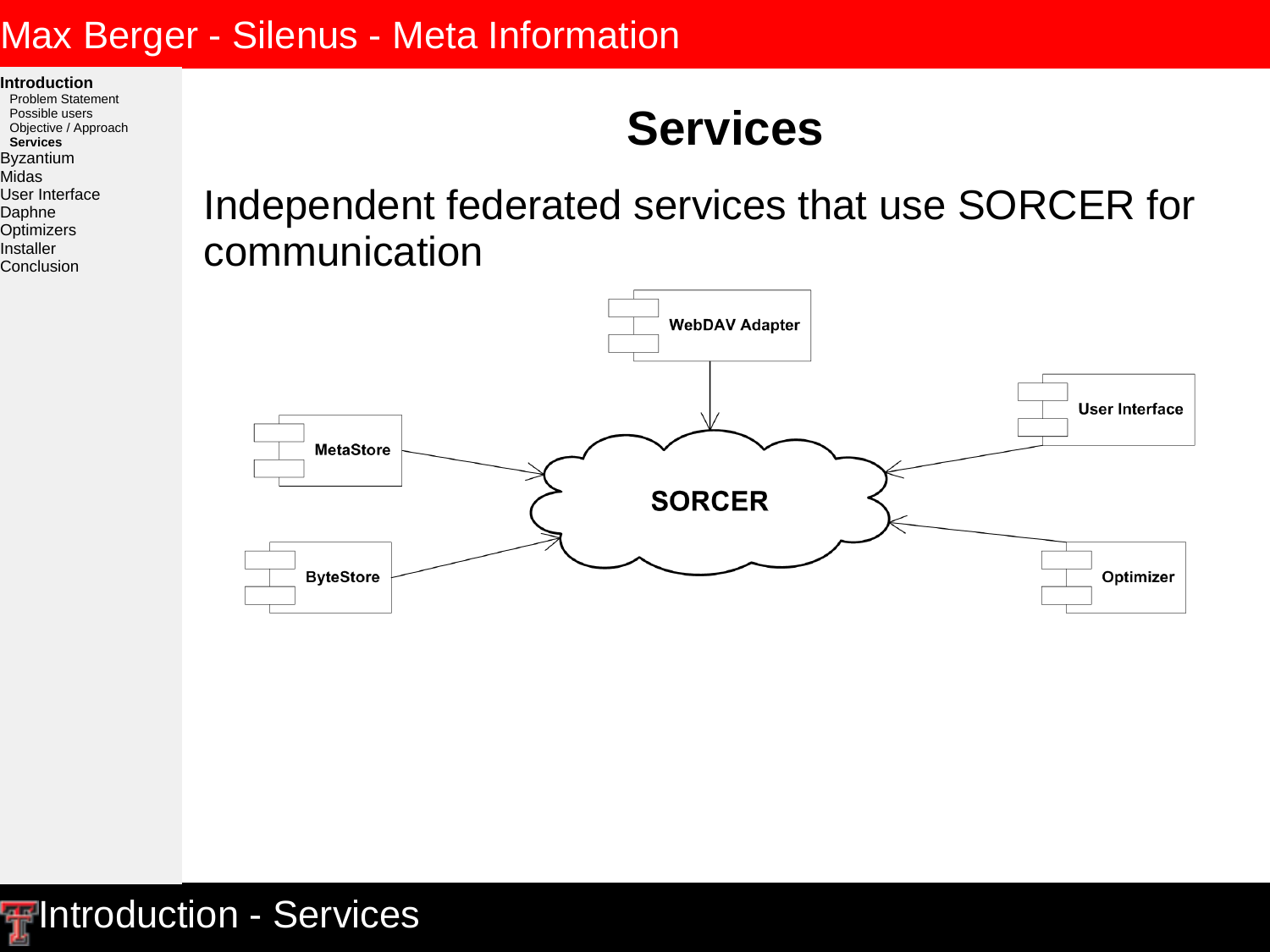- Introduction **Byzantium** Introduction Implemented items Open Issues Midas User Interface Daphne Optimizers Installer
- Conclusion

# **Byzantium**

- Introduction
- Implemented items
- Open Issues

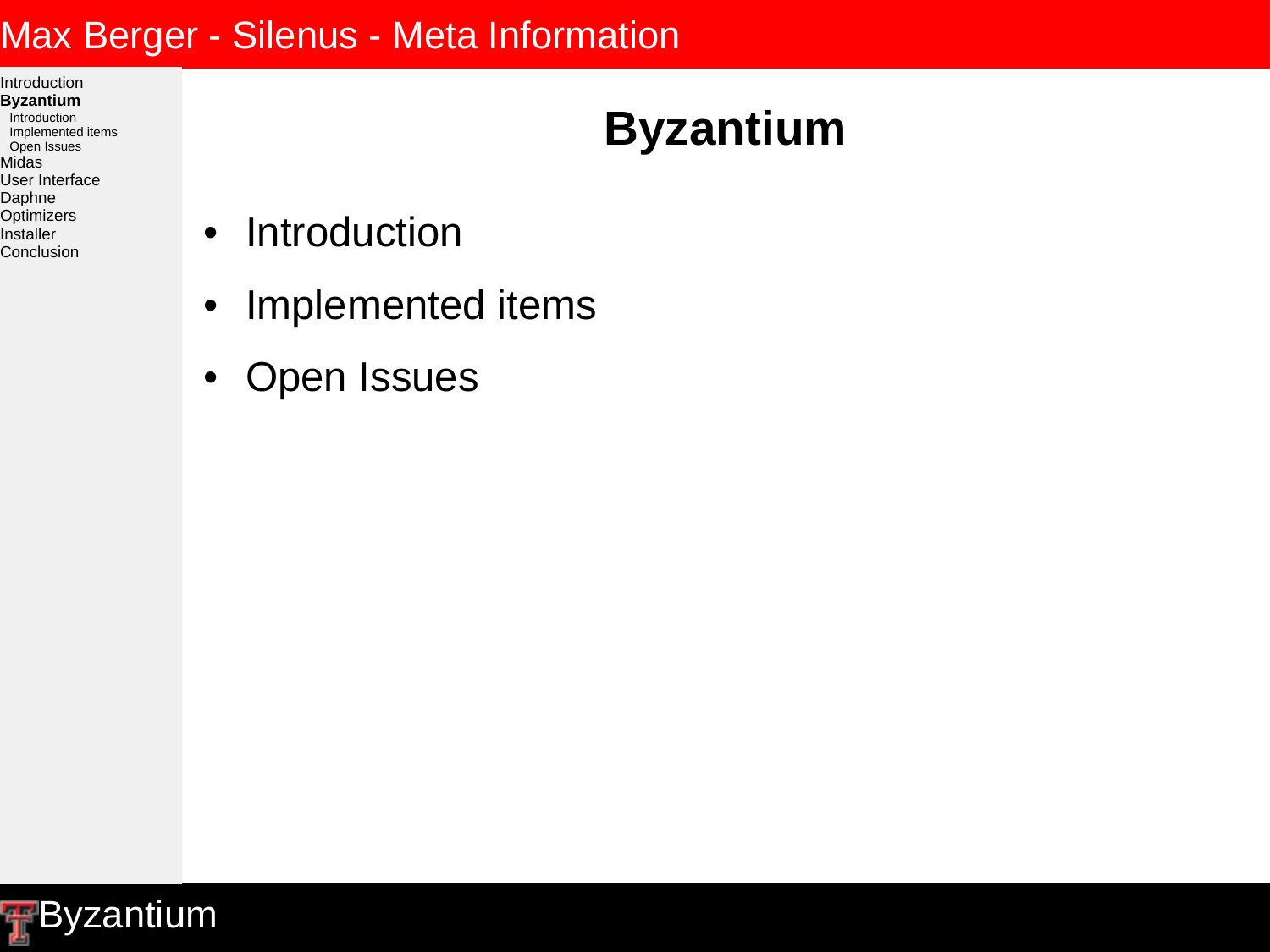Introduction **Byzantium Introduction** Implemented items Open Issues Midas User Interface Daphne Optimizers Installer Conclusion

# **Introduction**

- Byzantium is a ByteStore implementation
- Based on Holowaa
- Files are identified uniquily by ServiceID and Entry UUID
- Does nothing but file storage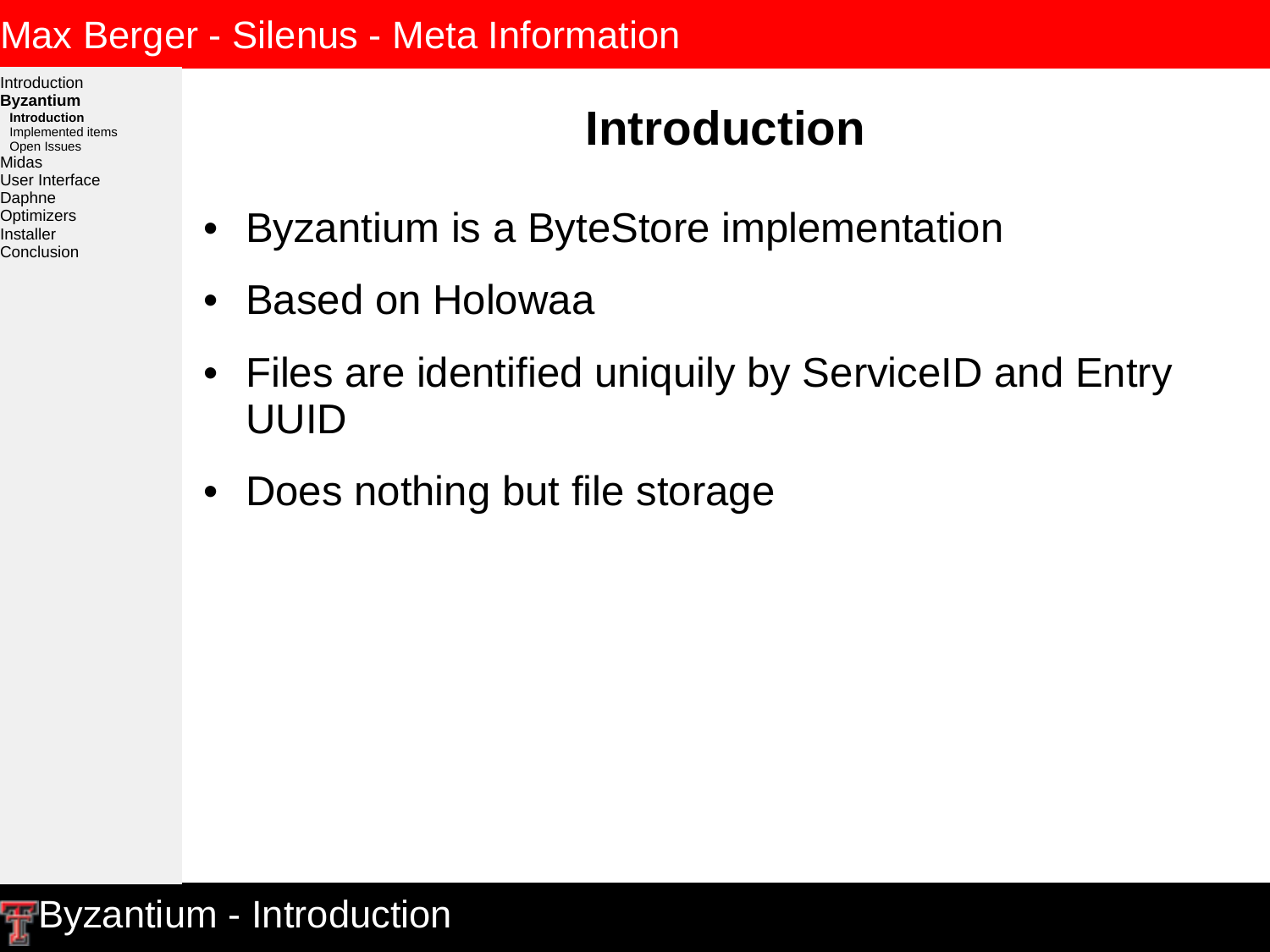Introduction **Byzantium** Introduction **Implemented items** Open Issues Midas User Interface Daphne Optimizers Installer Conclusion

# **Implemented items**

- Permanent FileStore
- Fast Transfer via direct TCP connection

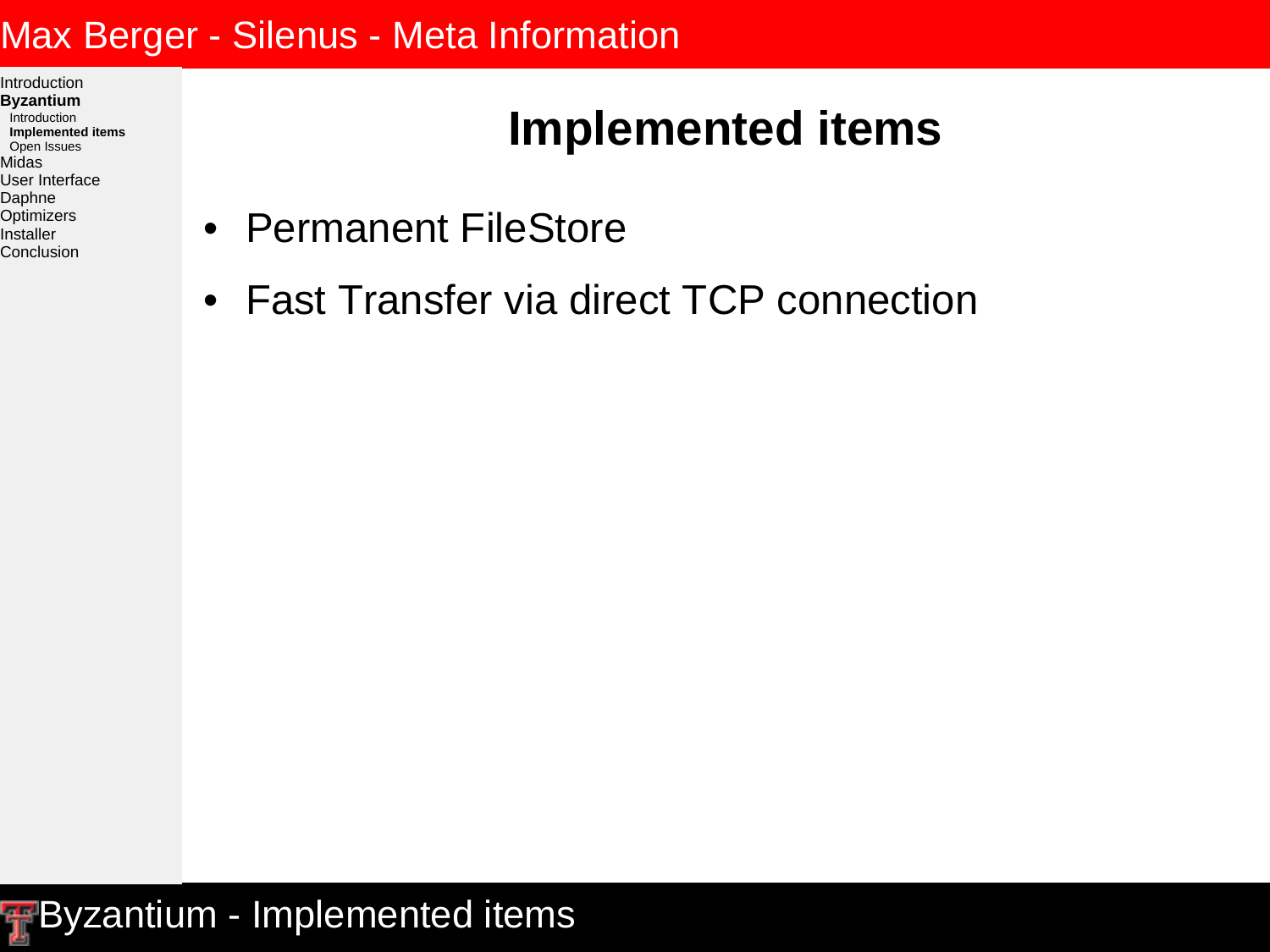Introduction **Byzantium** Introduction Implemented items **Open Issues** Midas User Interface Daphne Optimizers Installer Conclusion

# **Open Issues**

- Temporary Items
- Leases
- Transfer through JINI methods only (firewalls)
- ByteStore to ByteStore transfer
- Missing support for disk space management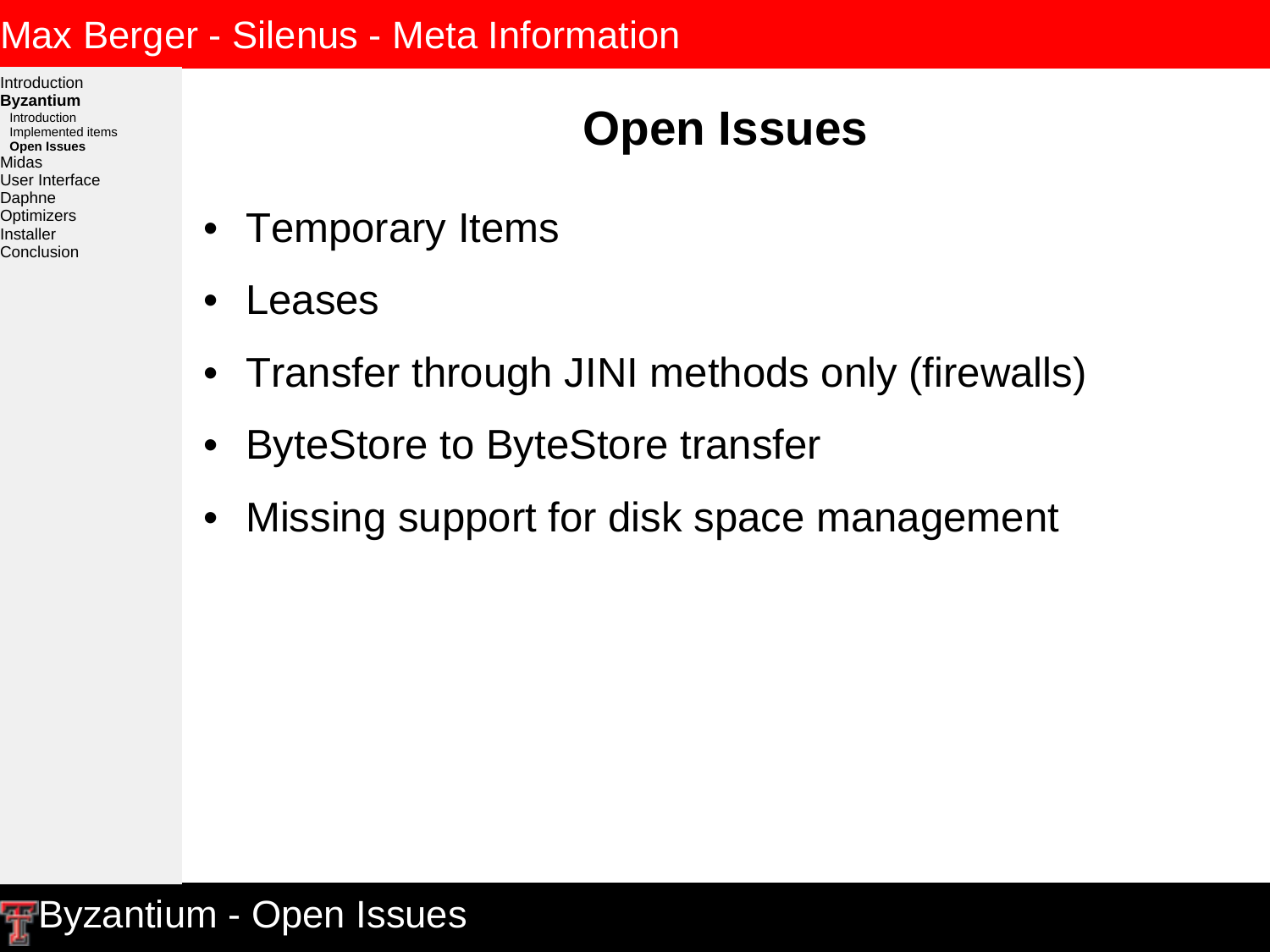Introduction Byzantium

#### **Midas**

Introduction Solved issues Interfaces Directory Structure Programmatical Interface DocumentDescriptor **DirectoryDescriptor** FileDescriptor External Interface Internal to Descriptors Internal to MetaStores Vector Clocks Internal Storage **Security** Versioning Conflict resolution Special meta information Open issues User Interface Daphne Optimizers Installer

Conclusion

## **Midas**

- **Introduction**
- Solved issues
- Interfaces
- **Directory Structure**
- Programmatical Interface
- DocumentDescriptor
- DirectoryDescriptor
- FileDescriptor
- External Interface

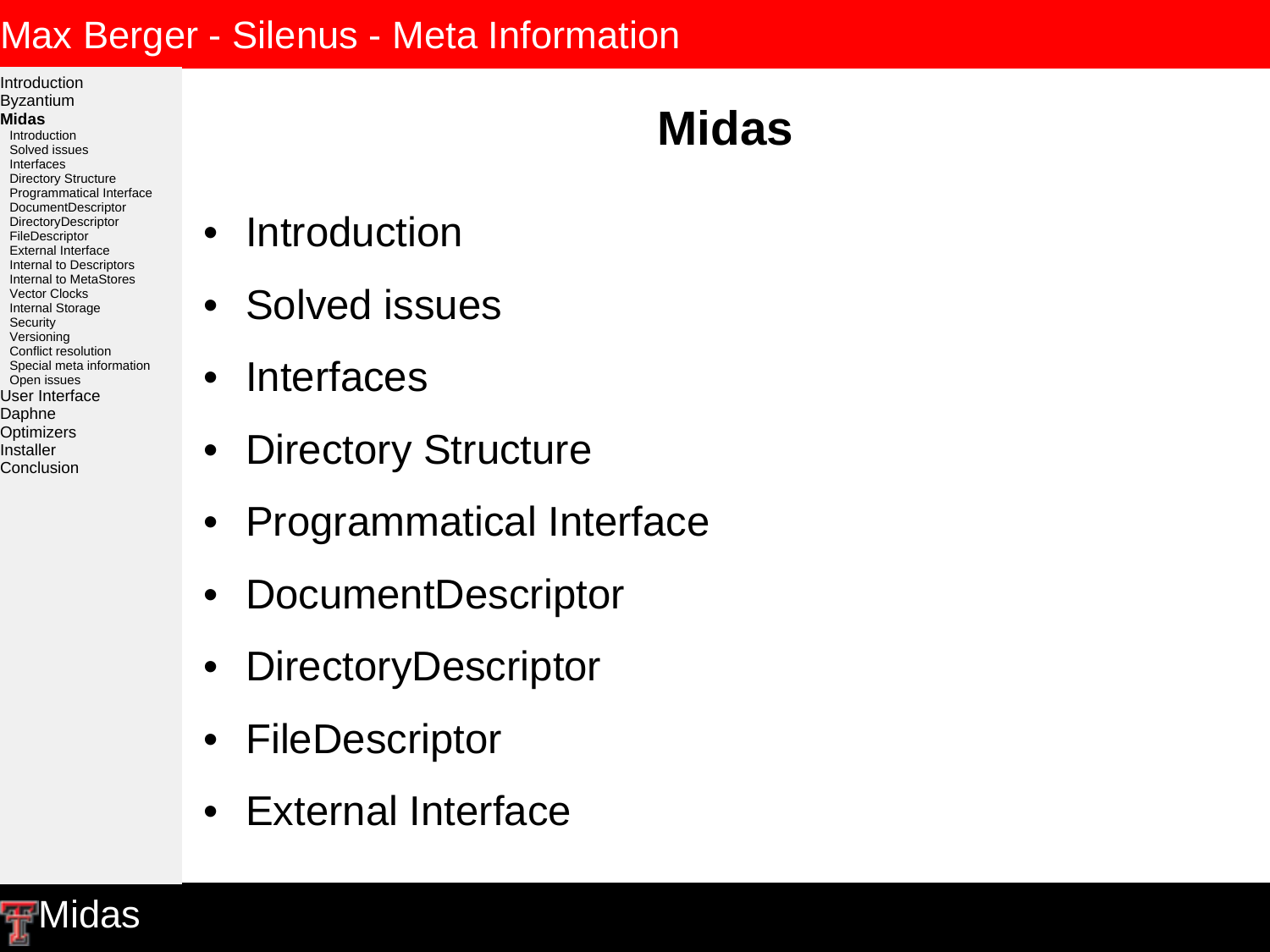Introduction Byzantium

- **Midas**
- Introduction Solved issues Interfaces Directory Structure Programmatical Interface DocumentDescriptor **DirectoryDescriptor** FileDescriptor External Interface Internal to Descriptors Internal to MetaStores Vector Clocks Internal Storage **Security** Versioning Conflict resolution Special meta information Open issues User Interface Daphne **Optimizers** Installer

Conclusion

- Internal to Descriptors
- Internal to MetaStores
- Vector Clocks
- Internal Storage
- **Security**
- Versioning
- Conflict resolution
- Special meta information
- Open issues

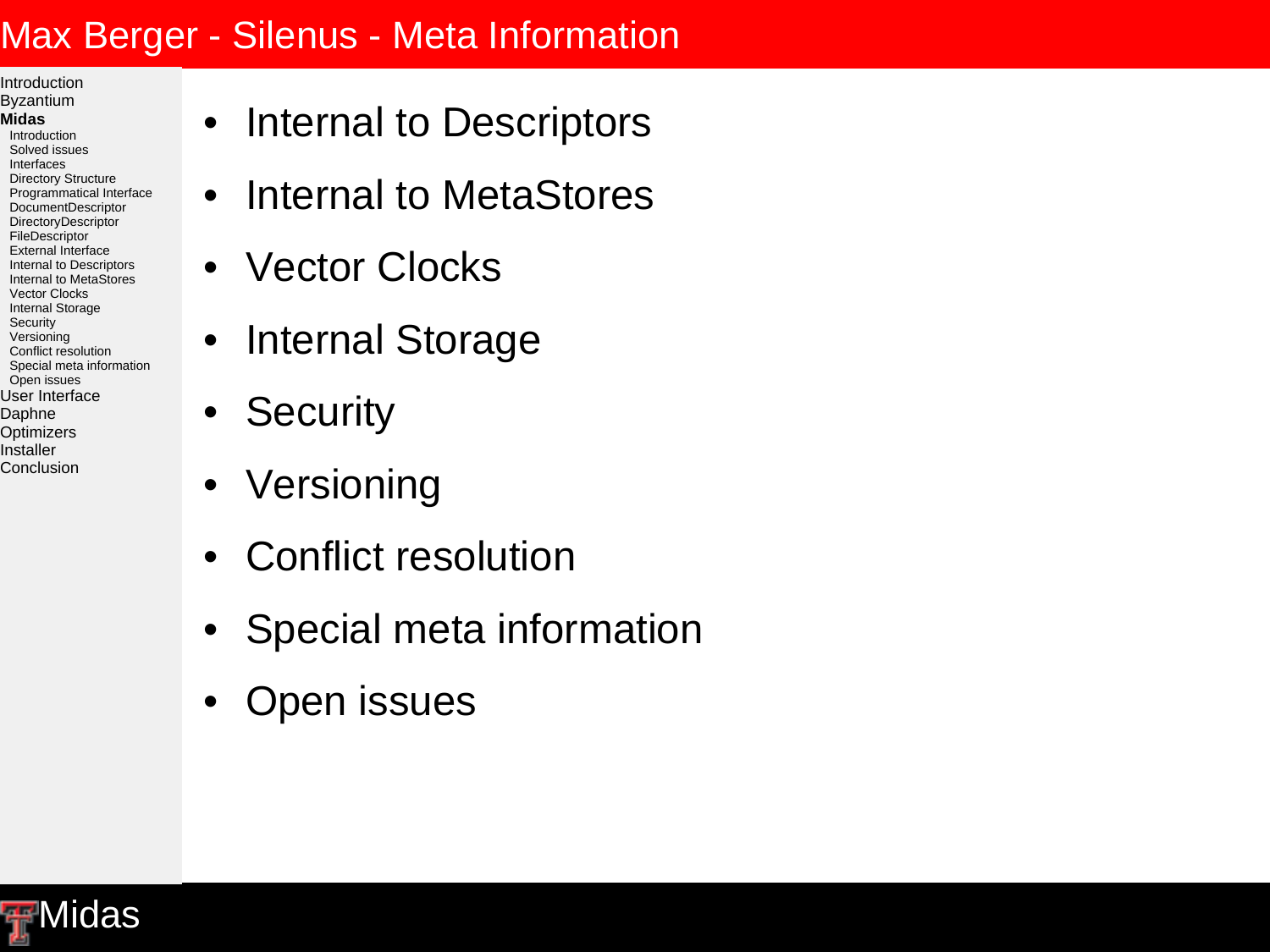Introduction Byzantium

#### **Midas**

**Introduction** Solved issues Interfaces Directory Structure Programmatical Interface DocumentDescriptor **DirectoryDescriptor** FileDescriptor External Interface Internal to Descriptors Internal to MetaStores Vector Clocks Internal Storage **Security** Versioning Conflict resolution Special meta information Open issues User Interface Daphne Optimizers Installer

Conclusion

# **Introduction**

- Midas Meta Information Database And Storage
- Midas is a MetaStore Implementation
- **Based on Vivek's ReplicaProvider**
- Stores meta information for files saved in bytestore
- Meta Information is stored in embedded database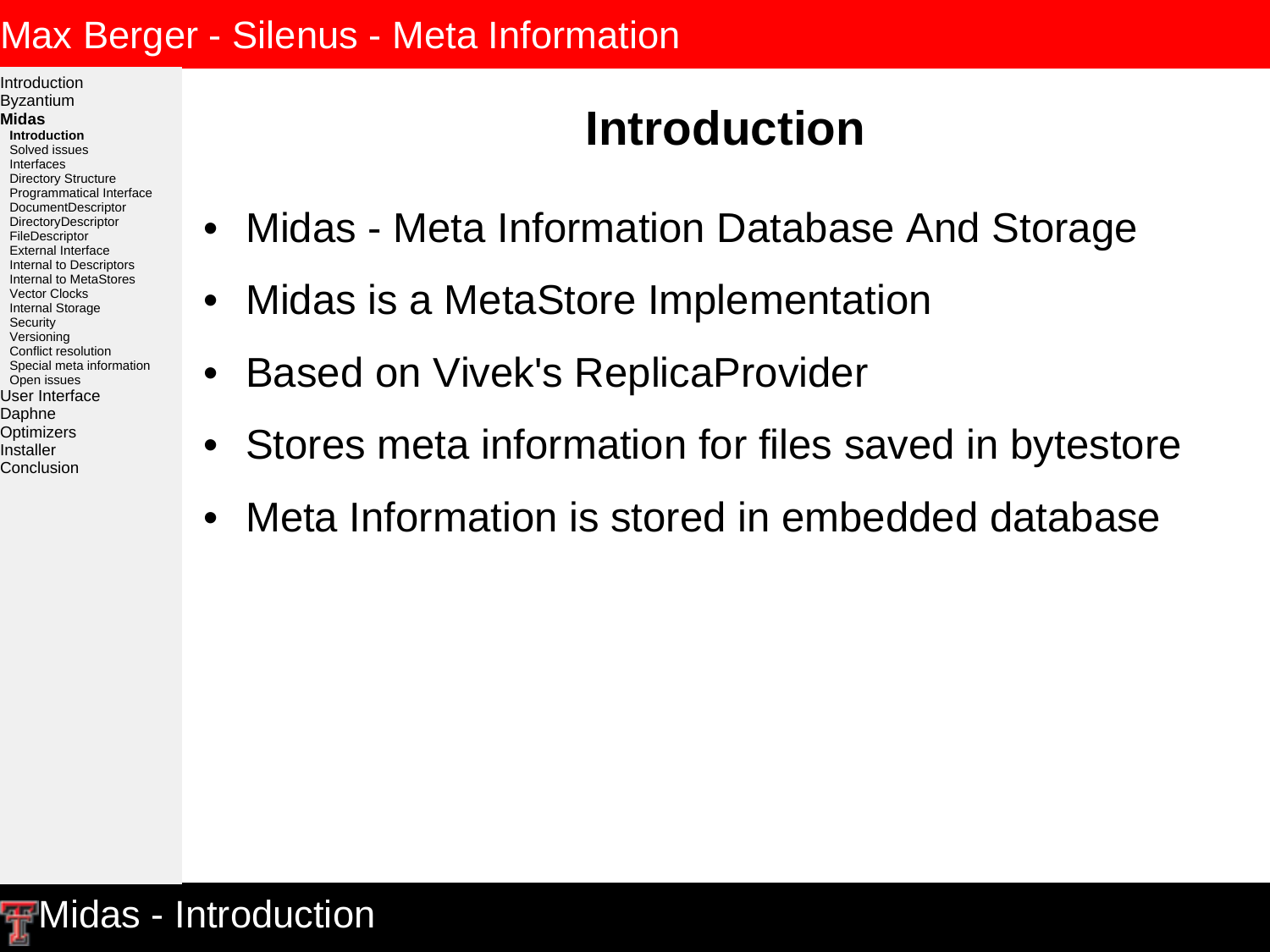Introduction Byzantium

#### **Midas**

Introduction **Solved issues** Interfaces Directory Structure Programmatical Interface DocumentDescriptor **DirectoryDescriptor** FileDescriptor External Interface Internal to Descriptors Internal to MetaStores Vector Clocks Internal Storage **Security** Versioning Conflict resolution Special meta information Open issues User Interface Daphne Optimizers Installer Conclusion

# **Solved issues**

- Meta Information is consistent across MetaStores
- Support for all kinds of meta information: File name, size, modified date, icon, security information, etc.
- Two parts: Service and Descriptors
- Each MetaStore should have an associated ByteStore
- Provide support for file movement / hoarding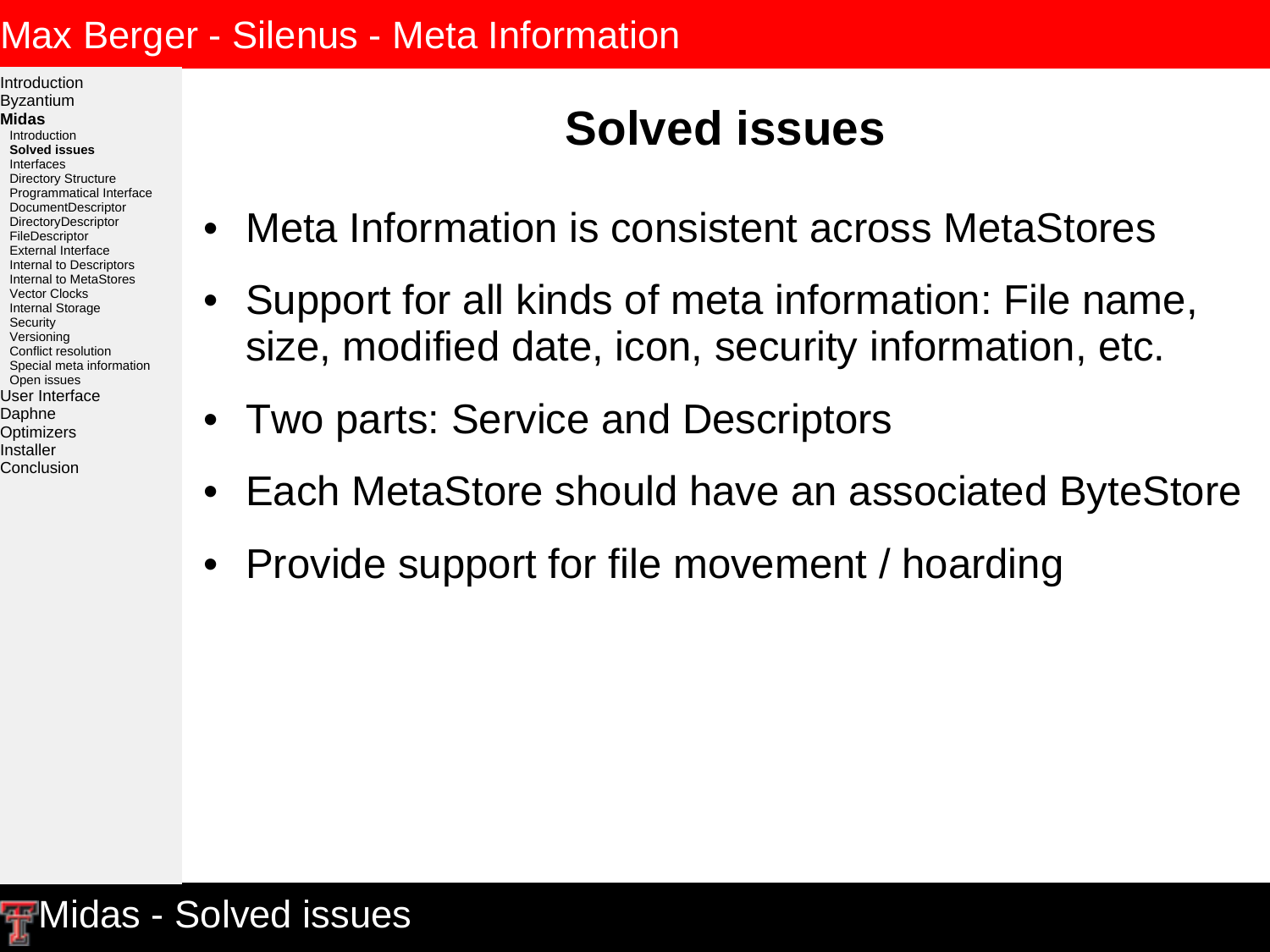Introduction Byzantium

#### **Midas**

Introduction Solved issues **Interfaces** Directory Structure Programmatical Interface DocumentDescriptor **DirectoryDescriptor** FileDescriptor External Interface Internal to Descriptors Internal to MetaStores Vector Clocks Internal Storage **Security** Versioning Conflict resolution Special meta information Open issues User Interface Daphne Optimizers Installer

Conclusion

## External Interface:

• Sorcer FileStore compatibility interface

**Interfaces**

- New programmatical interface
- Sorcer Service or Jini Service

Internal Interfaces:

- MetaStore-to-MetaStore
- MetaStore-to-Document Descriptors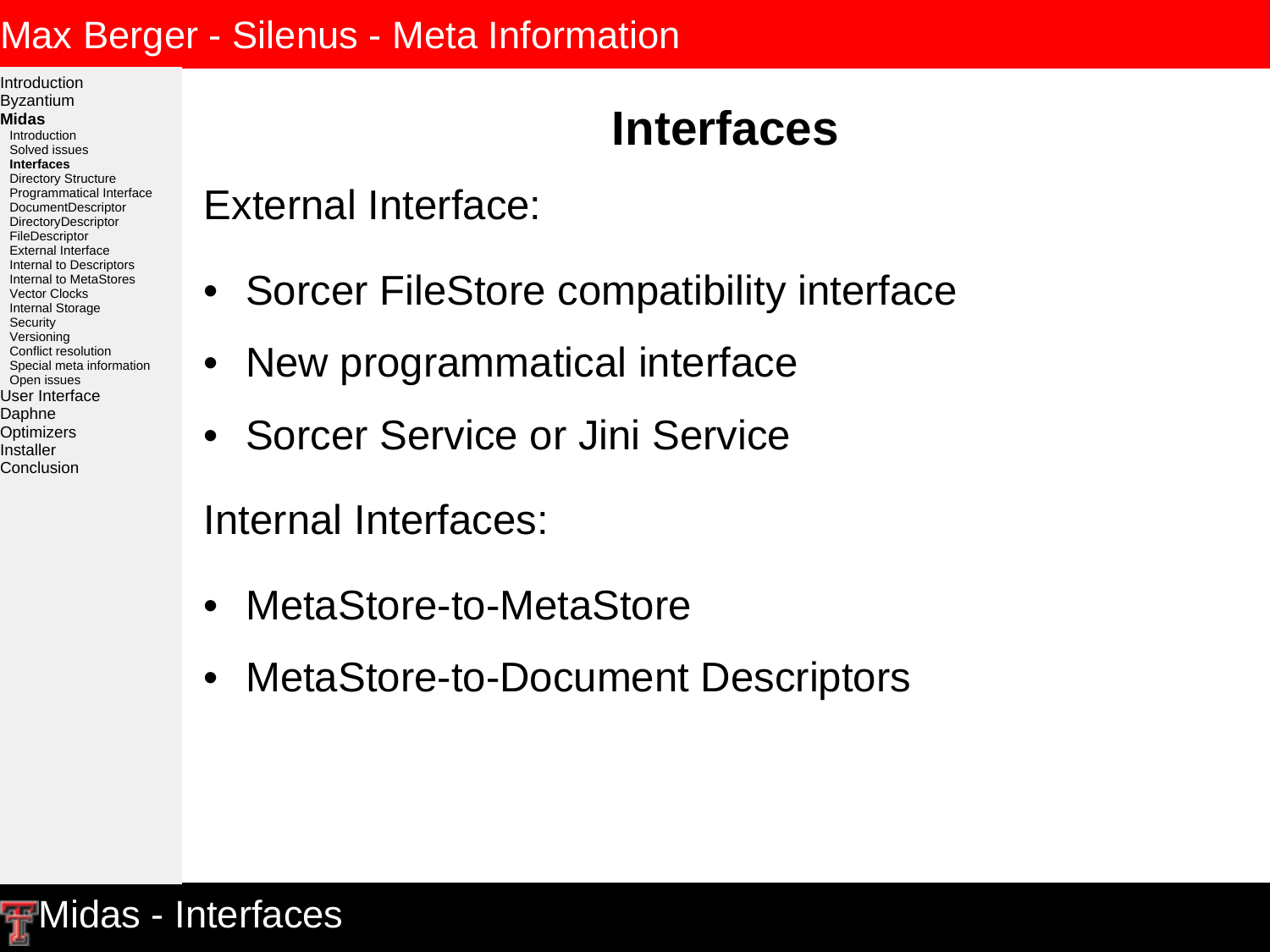

#### **Midas**

Introduction Solved issues Interfaces **Directory Structure** Programmatical Interface DocumentDescriptor **DirectoryDescriptor** FileDescriptor External Interface Internal to Descriptors Internal to MetaStores Vector Clocks Internal Storage **Security** Versioning Conflict resolution Special meta information Open issues User Interface Daphne **Optimizers** Installer

Conclusion

## **Directory Structure**



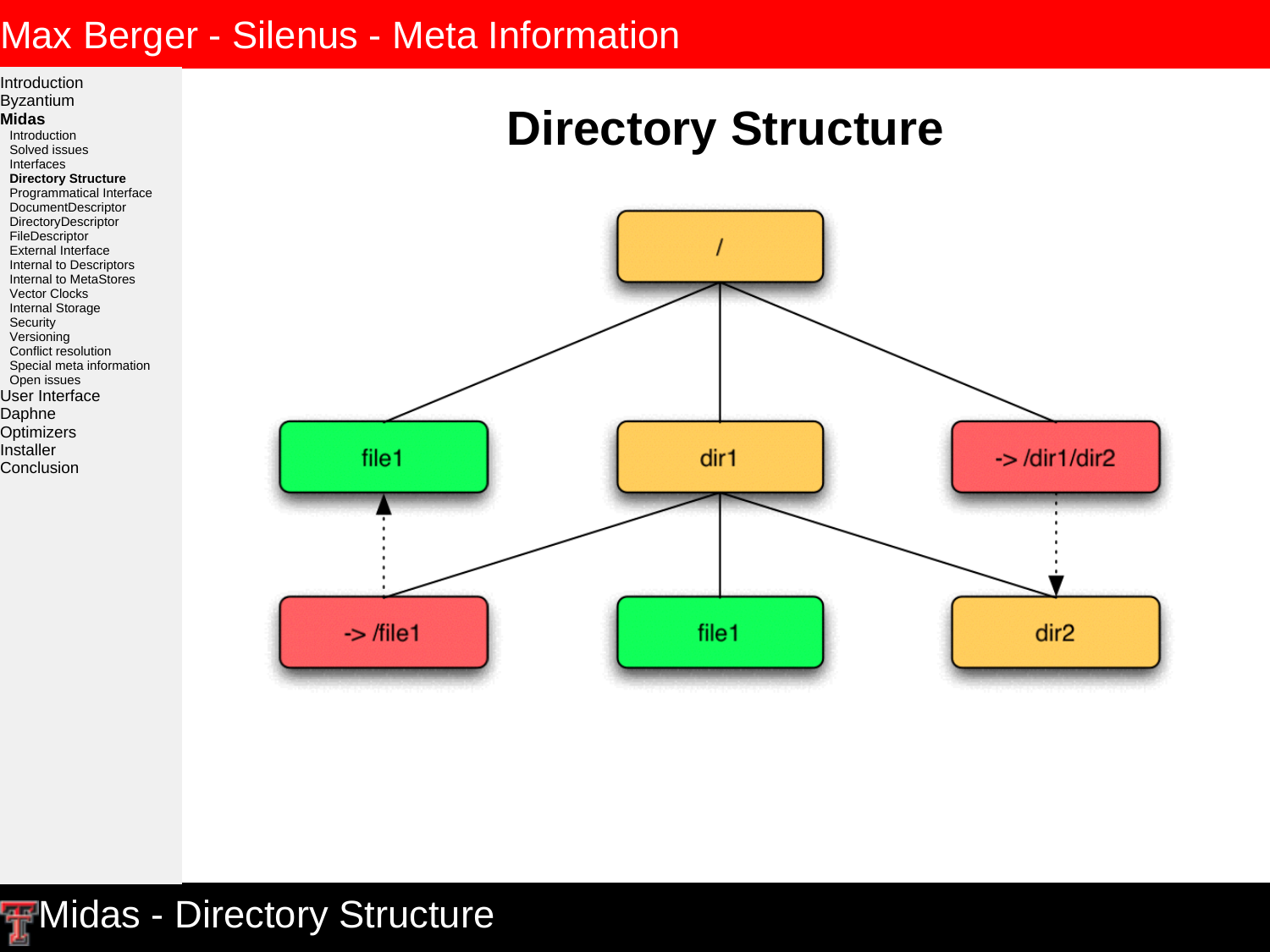Introduction Byzantium

#### **Midas**

Introduction Solved issues Interfaces Directory Structure **Programmatical Interface** DocumentDescriptor **DirectoryDescriptor** FileDescriptor External Interface Internal to Descriptors Internal to MetaStores Vector Clocks Internal Storage **Security** Versioning Conflict resolution Special meta information Open issues User Interface Daphne Optimizers

Installer Conclusion

## **Programmatical Interface**

- Tree Model similar to DOM
- Every node is a DocumentDescriptor or one of its subclasses:
- **FileDescriptor**
- DirectoryDescriptor
- LinkDescriptor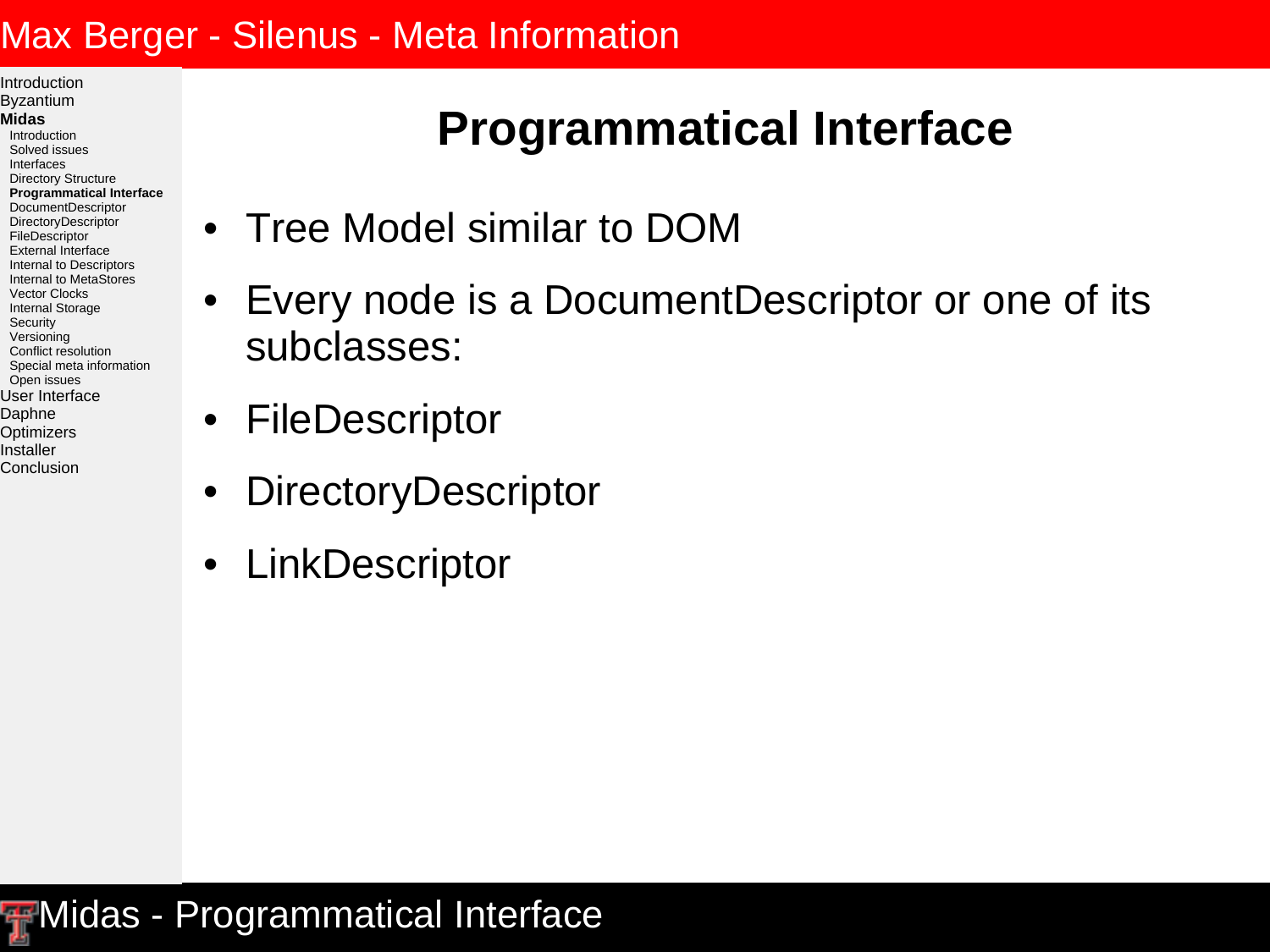Introduction Byzantium

#### **Midas**

Introduction Solved issues Interfaces Directory Structure Programmatical Interface **DocumentDescriptor** DirectoryDescriptor FileDescriptor External Interface Internal to Descriptors Internal to MetaStores Vector Clocks Internal Storage **Security** Versioning Conflict resolution Special meta information Open issues User Interface Daphne Optimizers Installer Conclusion

## **DocumentDescriptor**

- public String getAttribute(String key)
- public boolean isLeaf()
- public String getUID()
- public void putAttribute(String key, String value, boolean commit)
- ATTR\_NAME, ATTR\_TYPE, ATTR\_SIZE, ATTR\_CREATIONDATE
- MIMETYPE\_DIR, MIMETYPE\_LINK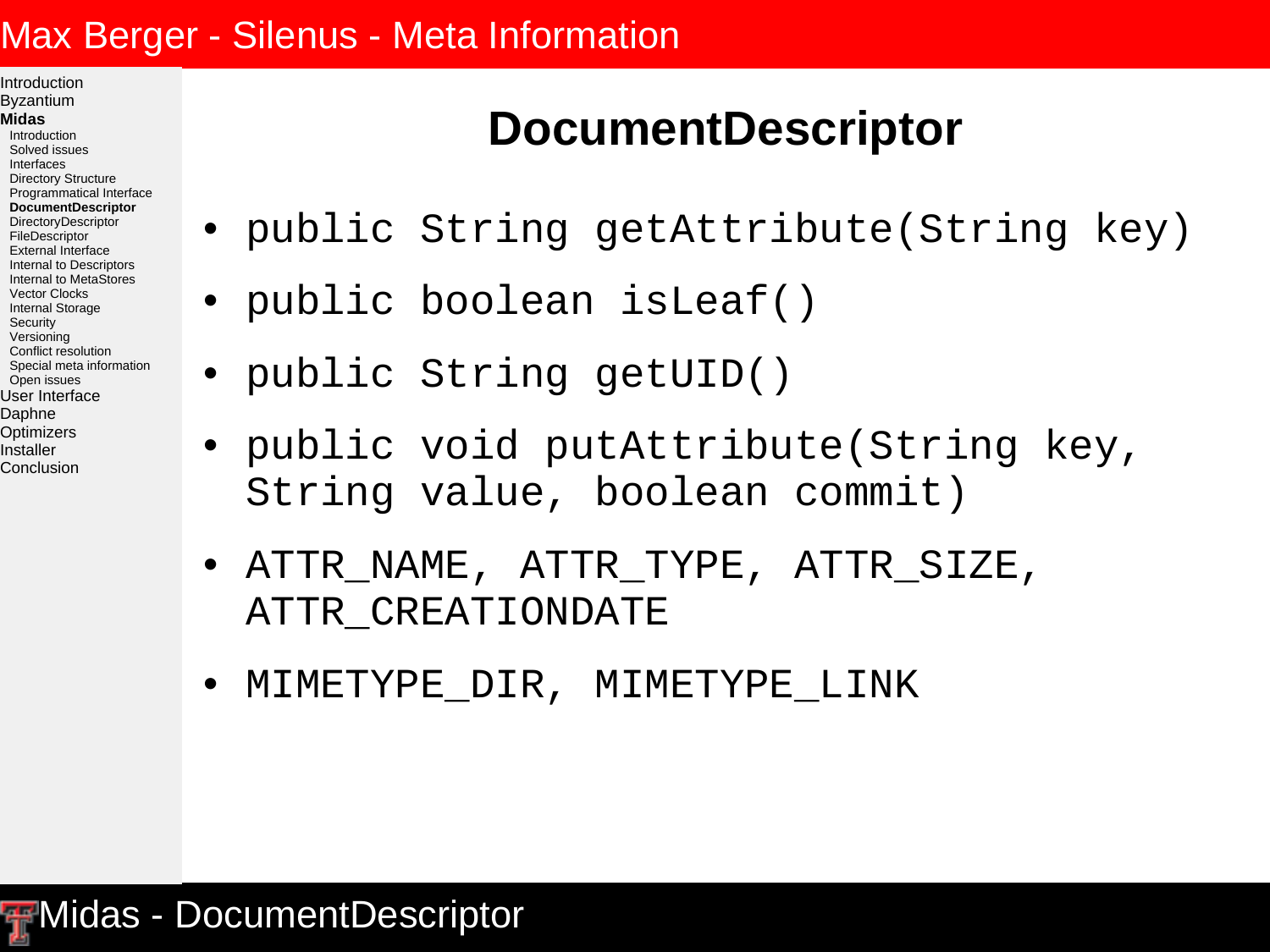Introduction Byzantium

#### **Midas**

Introduction Solved issues Interfaces Directory Structure Programmatical Interface DocumentDescriptor **DirectoryDescriptor** FileDescriptor External Interface Internal to Descriptors Internal to MetaStores Vector Clocks Internal Storage **Security** Versioning Conflict resolution Special meta information Open issues User Interface Daphne Optimizers Installer Conclusion

# **DirectoryDescriptor**

- public List getChildren()
- public DirectoryDescriptor createDirectory(String name) throws IOException
- public FileDescriptor createFile(String name) throws IOException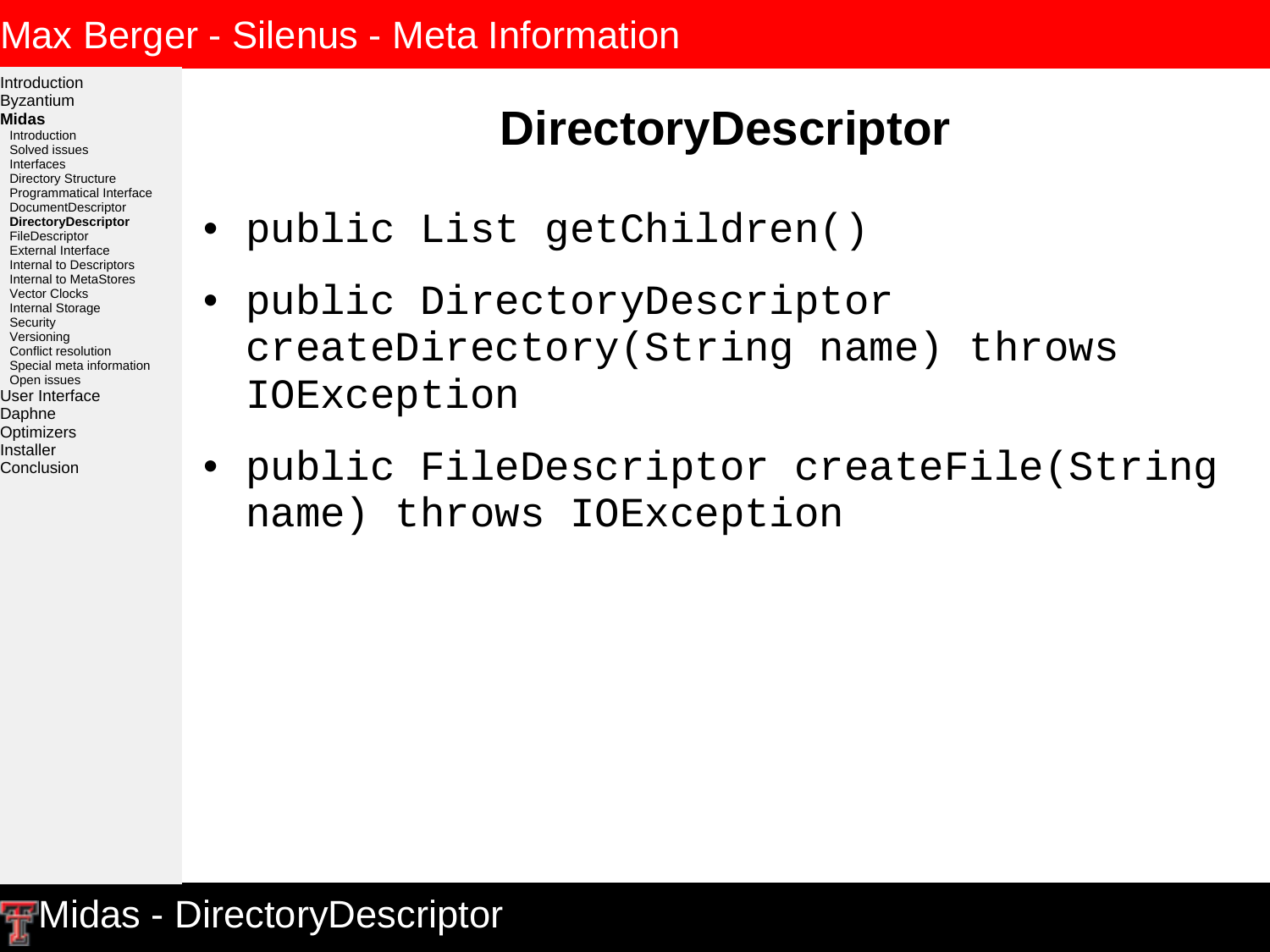Introduction Byzantium

#### **Midas**

Introduction Solved issues Interfaces Directory Structure Programmatical Interface DocumentDescriptor **DirectoryDescriptor FileDescriptor** External Interface Internal to Descriptors Internal to MetaStores Vector Clocks Internal Storage **Security** Versioning Conflict resolution Special meta information Open issues User Interface Daphne **Optimizers** Installer

Conclusion

## **FileDescriptor**

- public OutputStream getOutputStream()
- public OutputStream getOutputStream(boolean update)
- public InputStream getInputStream()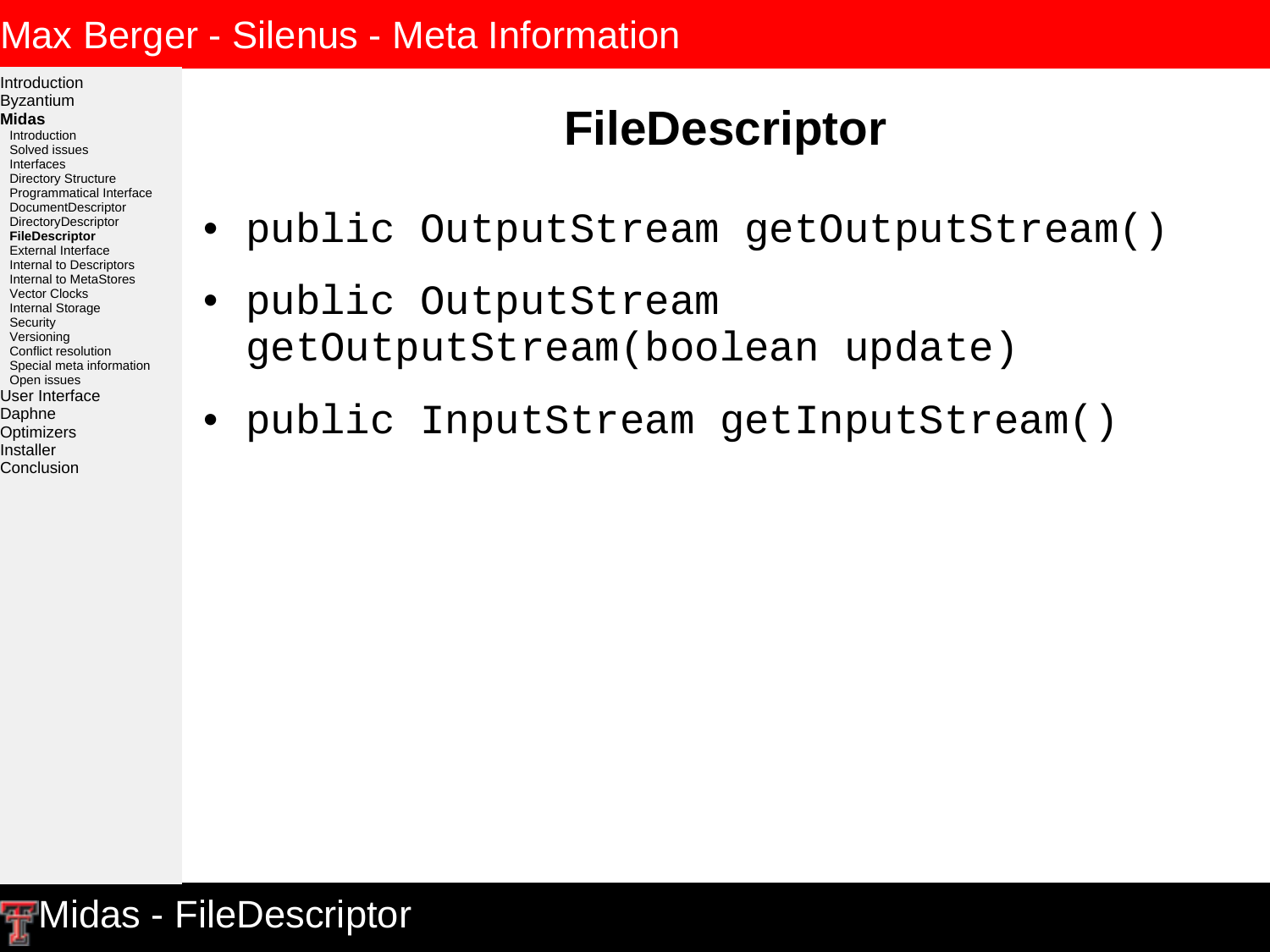Introduction Byzantium

#### **Midas**

Introduction Solved issues Interfaces Directory Structure Programmatical Interface DocumentDescriptor **DirectoryDescriptor** FileDescriptor **External Interface** Internal to Descriptors Internal to MetaStores Vector Clocks Internal Storage **Security** Versioning Conflict resolution Special meta information Open issues User Interface Daphne **Optimizers** Installer Conclusion

## **External Interface**

public DirectoryDescriptor expandRootNode() throws RemoteException

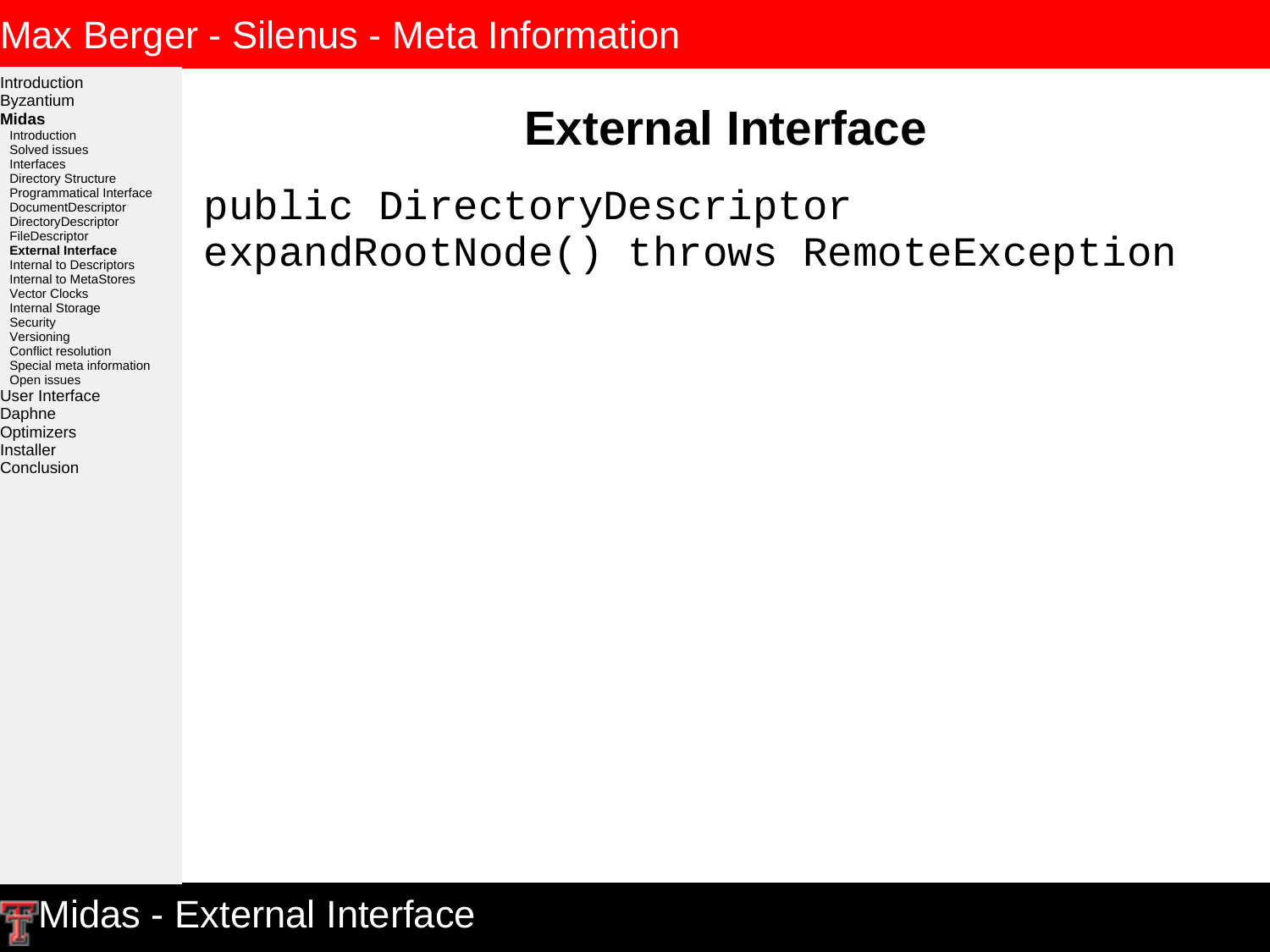Introduction Byzantium

#### **Midas**

Introduction Solved issues Interfaces Directory Structure Programmatical Interface DocumentDescriptor **DirectoryDescriptor** FileDescriptor External Interface **Internal to Descriptors** Internal to MetaStores Vector Clocks Internal Storage **Security** Versioning Conflict resolution Special meta information Open issues User Interface Daphne **Optimizers** Installer Conclusion

# **Internal to Descriptors**

- public Map expandNodes(Collection nodes)
- DocumentDescriptor addChild(String parentID, String name, String type)
- void updateAttributes(String nodeID, Map newAttributes)
- void addNewVersion(String nodeID, ServiceID bytestoreID, Uuid bytestoreEntryID)
- public Map getLocations(String nodeID)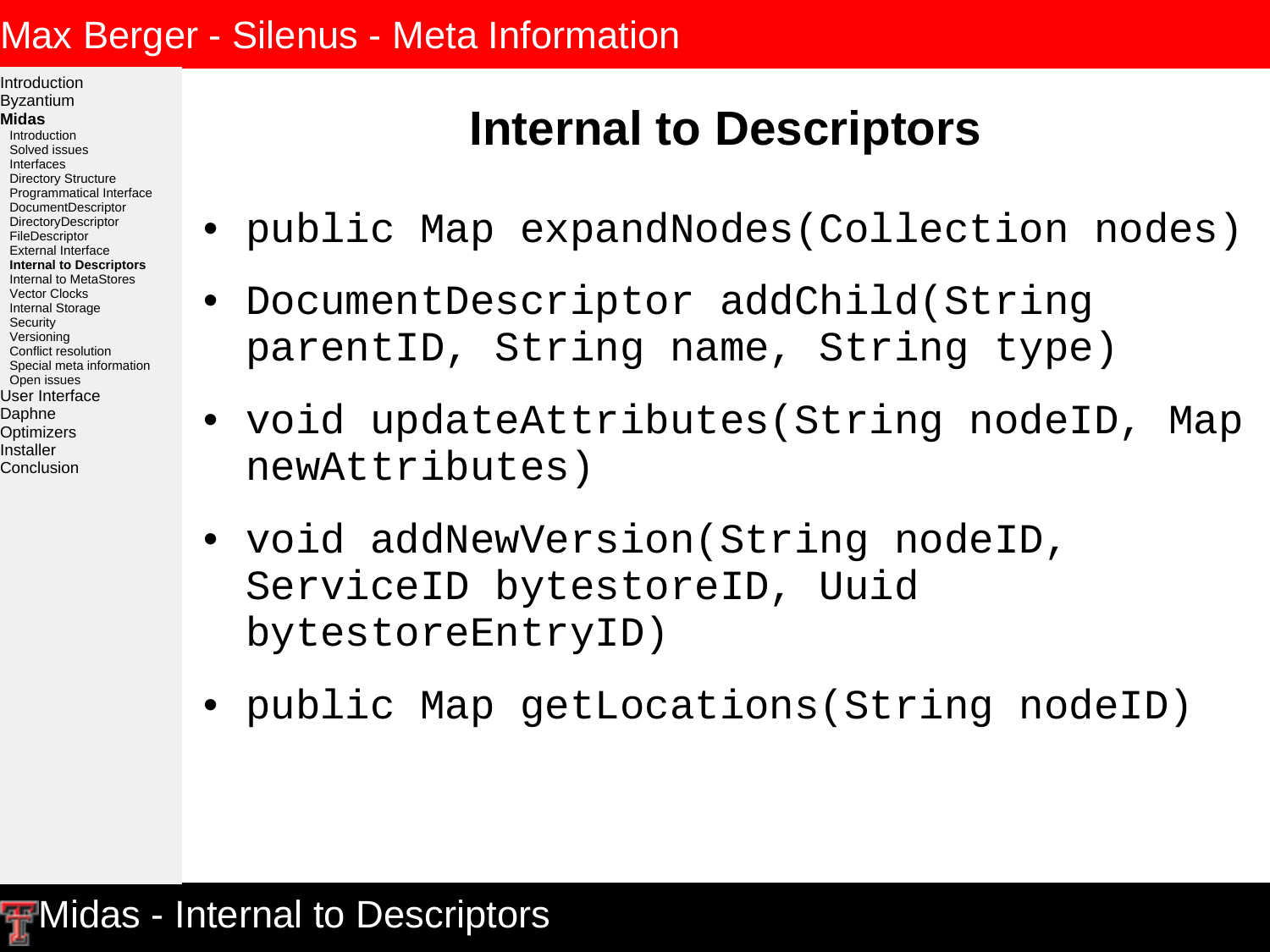Introduction Byzantium

#### **Midas**

Introduction Solved issues Interfaces Directory Structure Programmatical Interface DocumentDescriptor **DirectoryDescriptor** FileDescriptor External Interface Internal to Descriptors **Internal to MetaStores** Vector Clocks Internal Storage **Security** Versioning Conflict resolution Special meta information Open issues User Interface Daphne Optimizers Installer

Conclusion

## **Internal to MetaStores**

There are currently two planned ways of sending update messages:

- Via JavaSpace (centralized)
- Via Jini Distributed Events (decentralized)

Order of messages, lost messages, etc. are neglegable, since we use Vector Clocks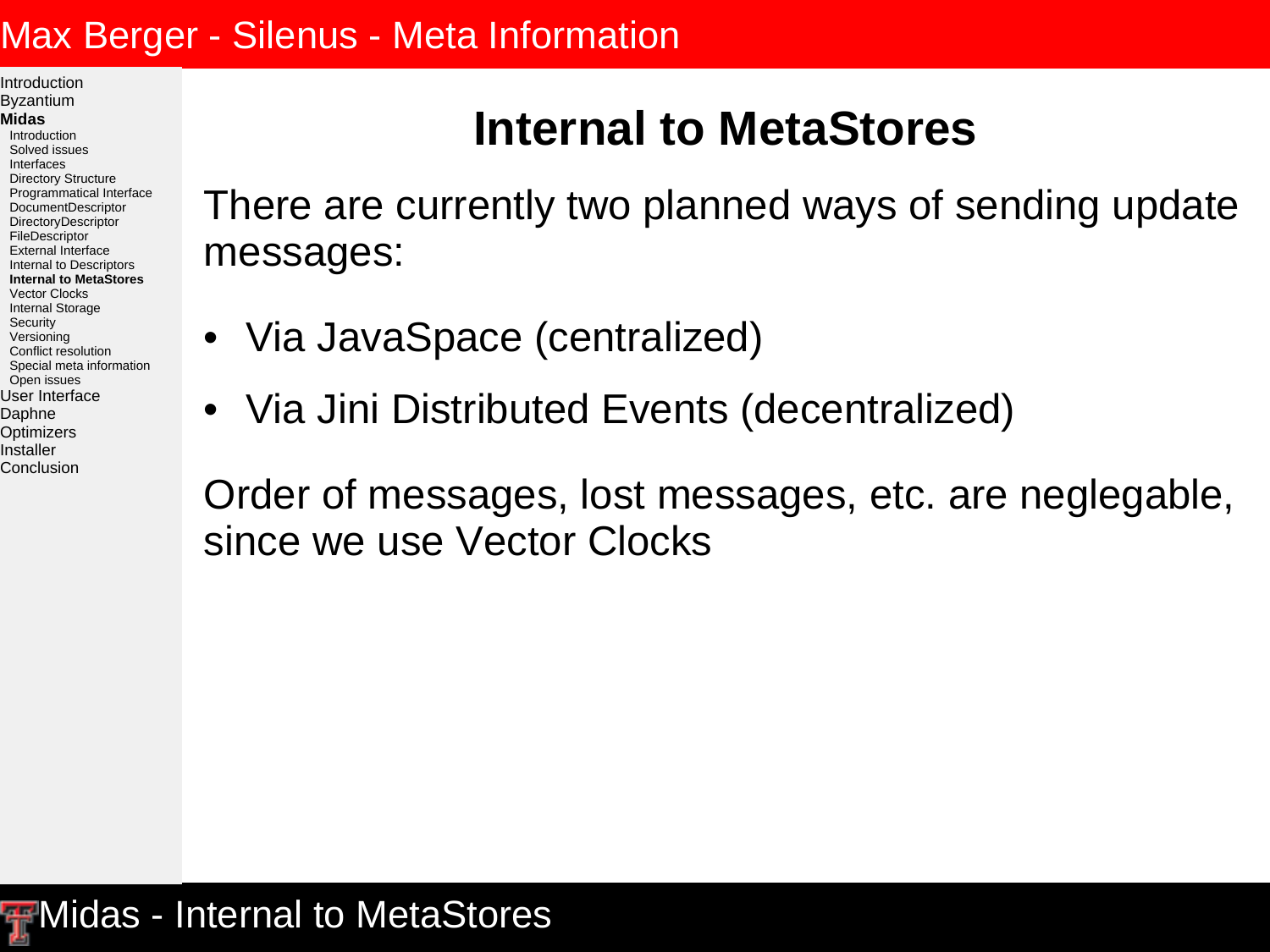Introduction Byzantium

#### **Midas**

Introduction Solved issues Interfaces Directory Structure Programmatical Interface DocumentDescriptor **DirectoryDescriptor** FileDescriptor External Interface Internal to Descriptors Internal to MetaStores **Vector Clocks** Internal Storage **Security** Versioning Conflict resolution Special meta information Open issues User Interface Daphne Optimizers Installer Conclusion

# **Vector Clocks**

- Each event increases the logical clock of that particular system by one
- Each system keeps a vector of all logical clocks it knows
- Update events include the vector clock
- Allows total odering of events, needed for synchronization
- Two clocks per node: One for internal events, another one for external events.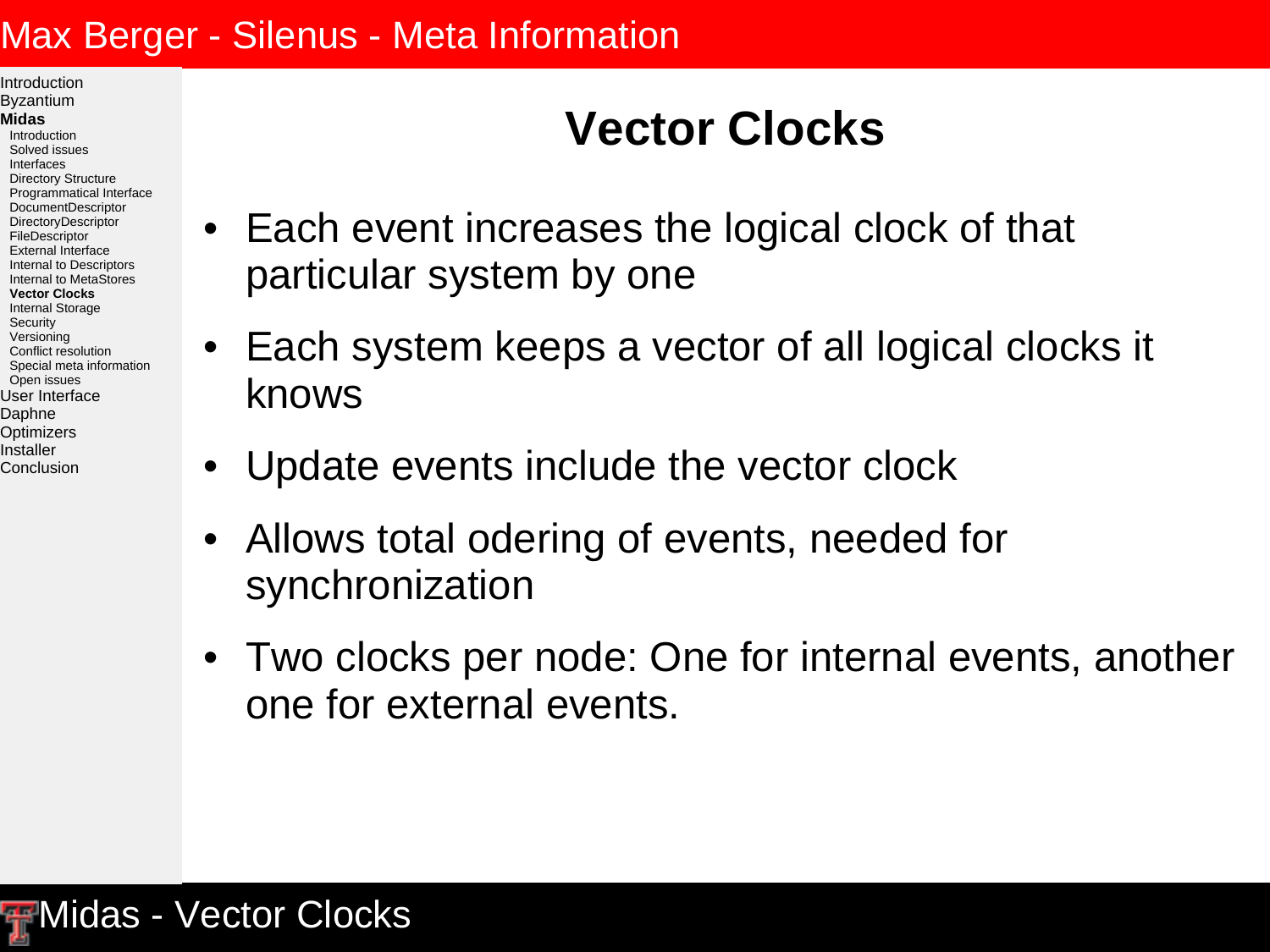Introduction Byzantium

#### **Midas**

- Introduction Solved issues Interfaces Directory Structure Programmatical Interface DocumentDescriptor **DirectoryDescriptor** FileDescriptor External Interface Internal to Descriptors Internal to MetaStores Vector Clocks **Internal Storage Security** Versioning Conflict resolution Special meta information Open issues User Interface Daphne **Optimizers**
- Installer Conclusion

# **Internal Storage**

Stored in internal McKoi database

- Parent-Child table
- Meta Info table
- Locations table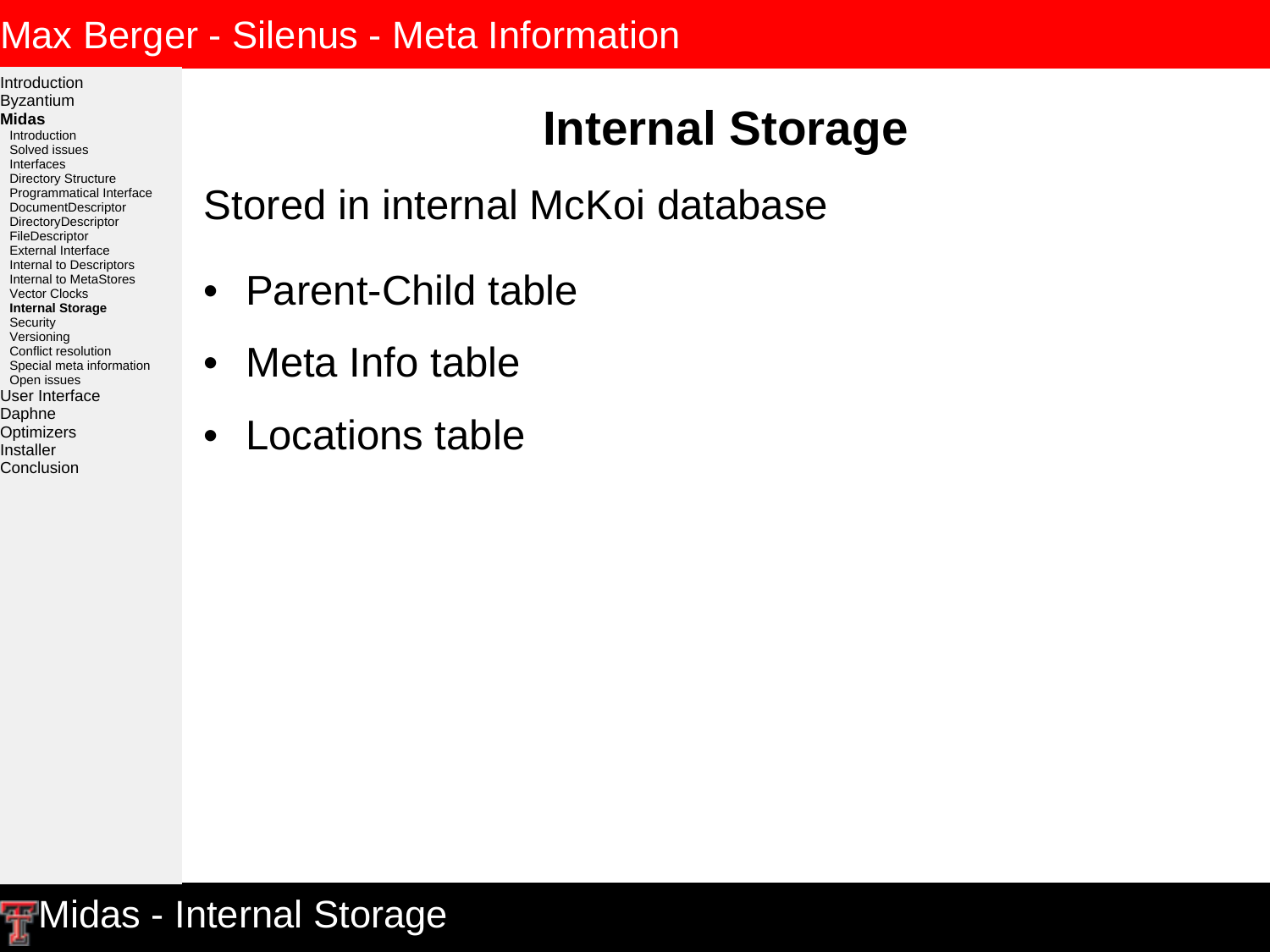#### Introduction Byzantium

#### **Midas**

Introduction Solved issues Interfaces Directory Structure Programmatical Interface DocumentDescriptor **DirectoryDescriptor** FileDescriptor External Interface Internal to Descriptors Internal to MetaStores Vector Clocks Internal Storage **Security** Versioning Conflict resolution Special meta information Open issues User Interface Daphne Optimizers Installer

Conclusion

# **Security**

- All files are stored encypted
- Decryption keys are file objects in special directory
- Decryption is done at the last node possible (in the proxy)
- Users secret key can be in FileStore or on local computer

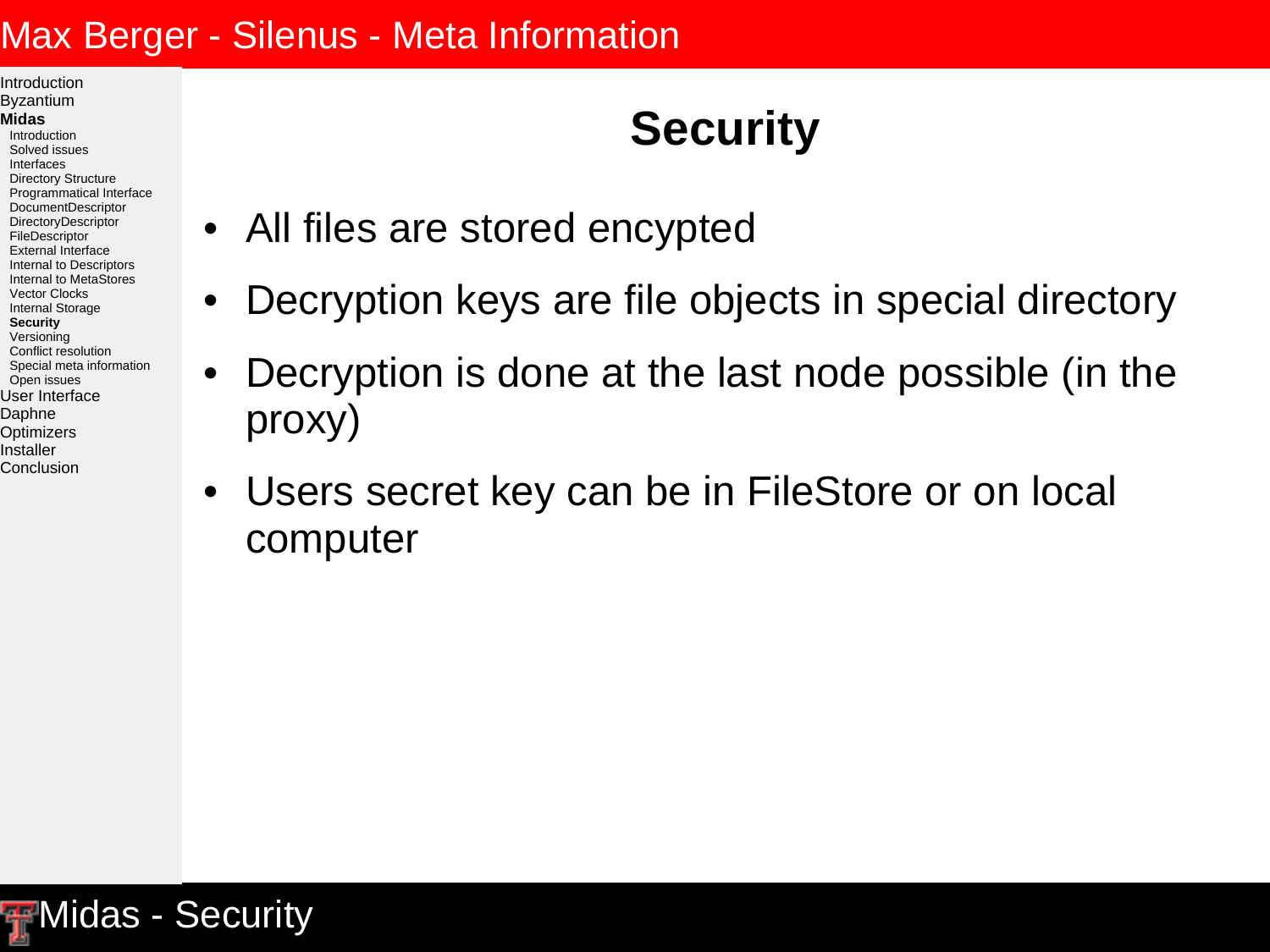Introduction Byzantium

#### **Midas**

Introduction Solved issues Interfaces Directory Structure Programmatical Interface DocumentDescriptor **DirectoryDescriptor** FileDescriptor External Interface Internal to Descriptors Internal to MetaStores Vector Clocks Internal Storage **Security Versioning** Conflict resolution Special meta information Open issues User Interface Daphne **Optimizers** Installer

Conclusion

# **Versioning**

- Concurrency Problem is solved by versioning
- Version includes MetaStore Identifier
- Old Version can be stored for backup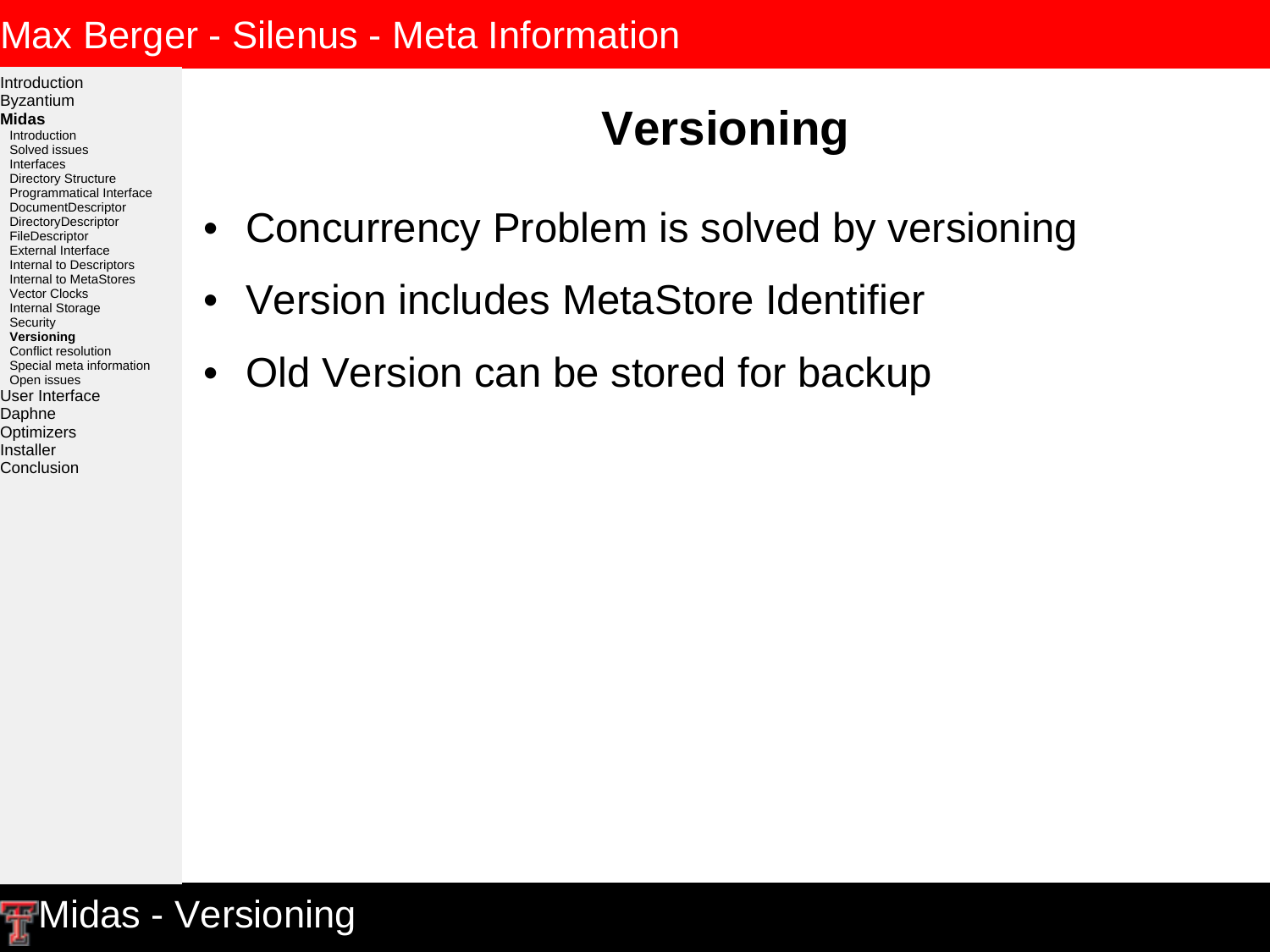Introduction Byzantium

#### **Midas**

Introduction Solved issues Interfaces Directory Structure Programmatical Interface DocumentDescriptor **DirectoryDescriptor** FileDescriptor External Interface Internal to Descriptors Internal to MetaStores Vector Clocks Internal Storage **Security** Versioning **Conflict resolution** Special meta information Open issues User Interface Daphne Optimizers Installer Conclusion

# **Conflict resolution**

Virtual duplication:

If an item A is changed on two MetaStores, it will be available 3 times:

- as A.1
- as A.2
- as A linking to either A.1 or A.2 (depending on which system)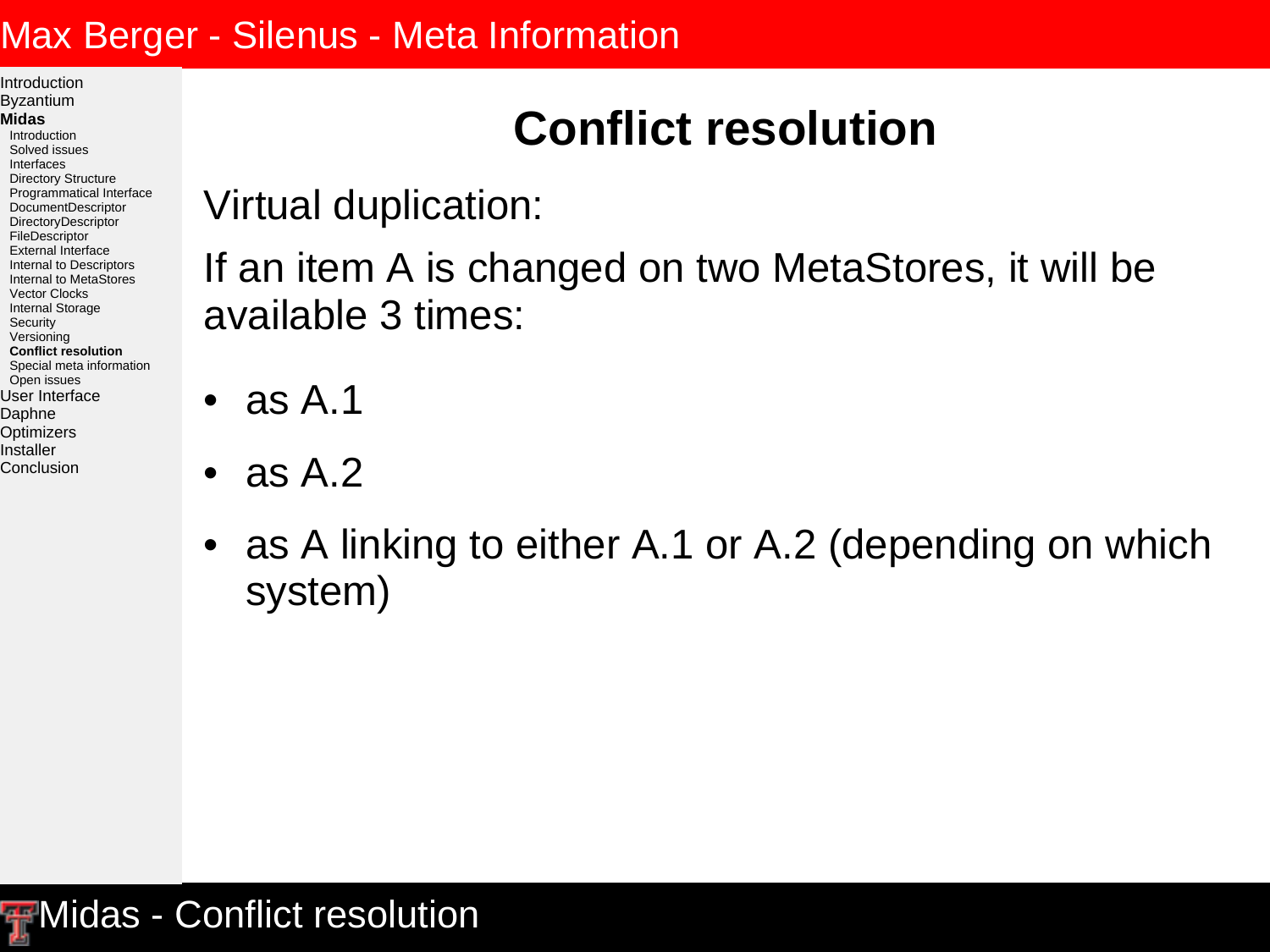Introduction Byzantium

#### **Midas**

Introduction Solved issues Interfaces Directory Structure Programmatical Interface DocumentDescriptor **DirectoryDescriptor** FileDescriptor External Interface Internal to Descriptors Internal to MetaStores Vector Clocks Internal Storage **Security** Versioning Conflict resolution **Special meta information** Open issues User Interface Daphne Optimizers Installer

Conclusion

## **Special meta information**

- Minimum Number of copies in network
- Number of old versions to keep
- Special meta information template items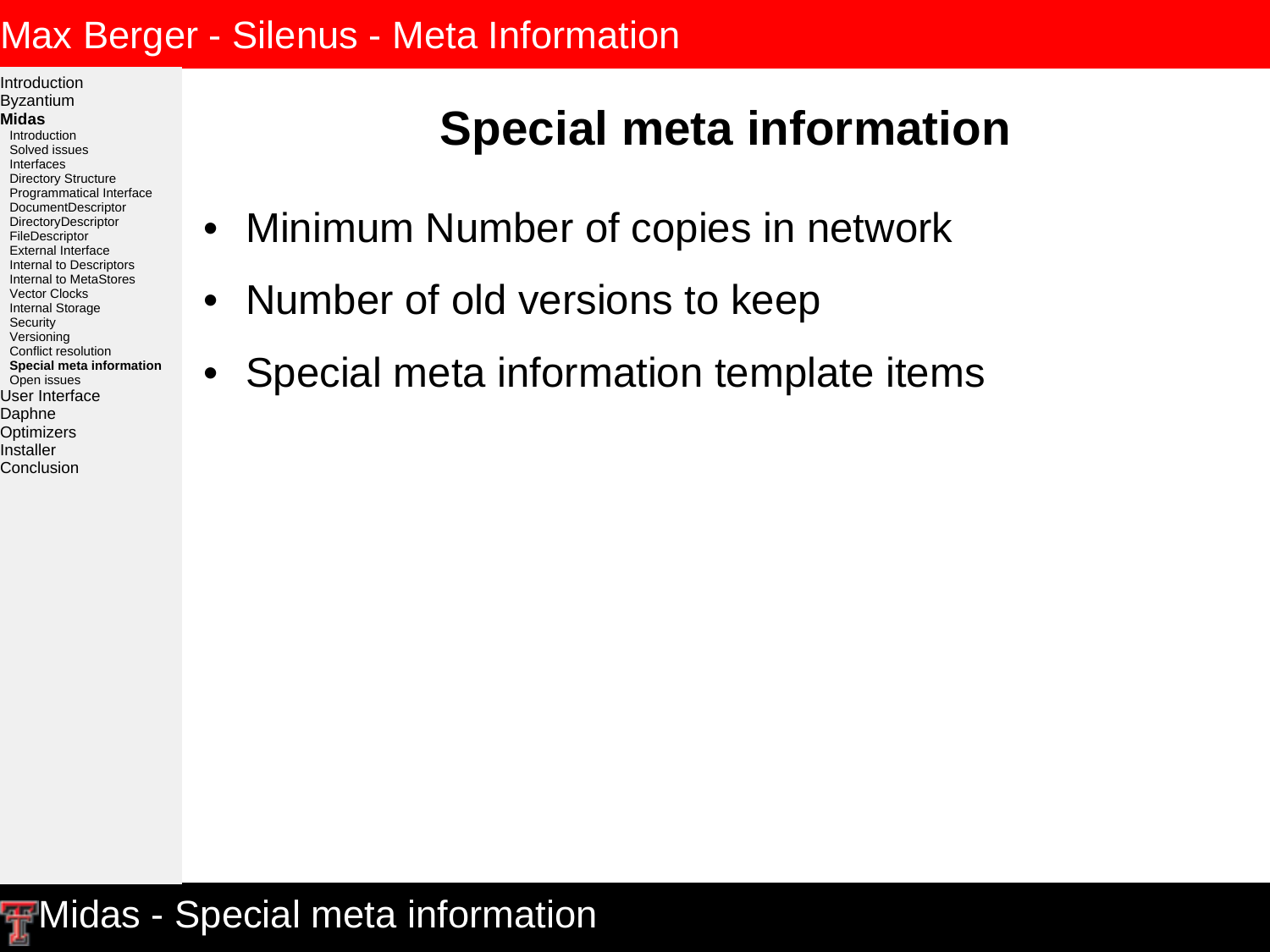Introduction Byzantium

#### **Midas**

Introduction Solved issues Interfaces Directory Structure Programmatical Interface DocumentDescriptor **DirectoryDescriptor** FileDescriptor External Interface Internal to Descriptors Internal to MetaStores Vector Clocks Internal Storage **Security** Versioning Conflict resolution Special meta information **Open issues** User Interface Daphne **Optimizers** Installer

Conclusion

## **Open issues**

• Not fully implemented yet

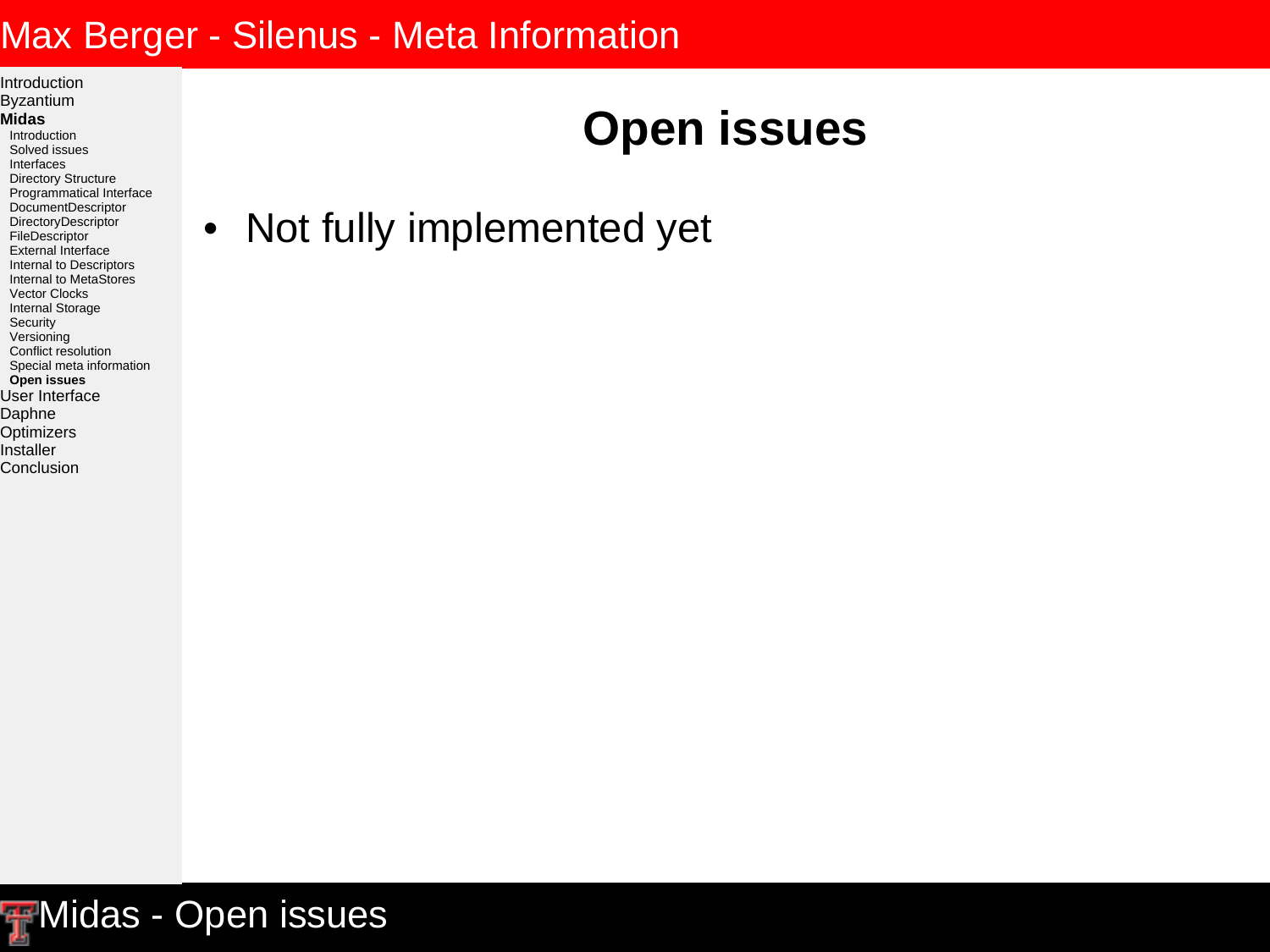Introduction Byzantium Midas **User Interface** Introduction Solved issues Open issues Daphne Optimizers Installer Conclusion

# **User Interface**

- Introduction
- Solved issues
- Open issues

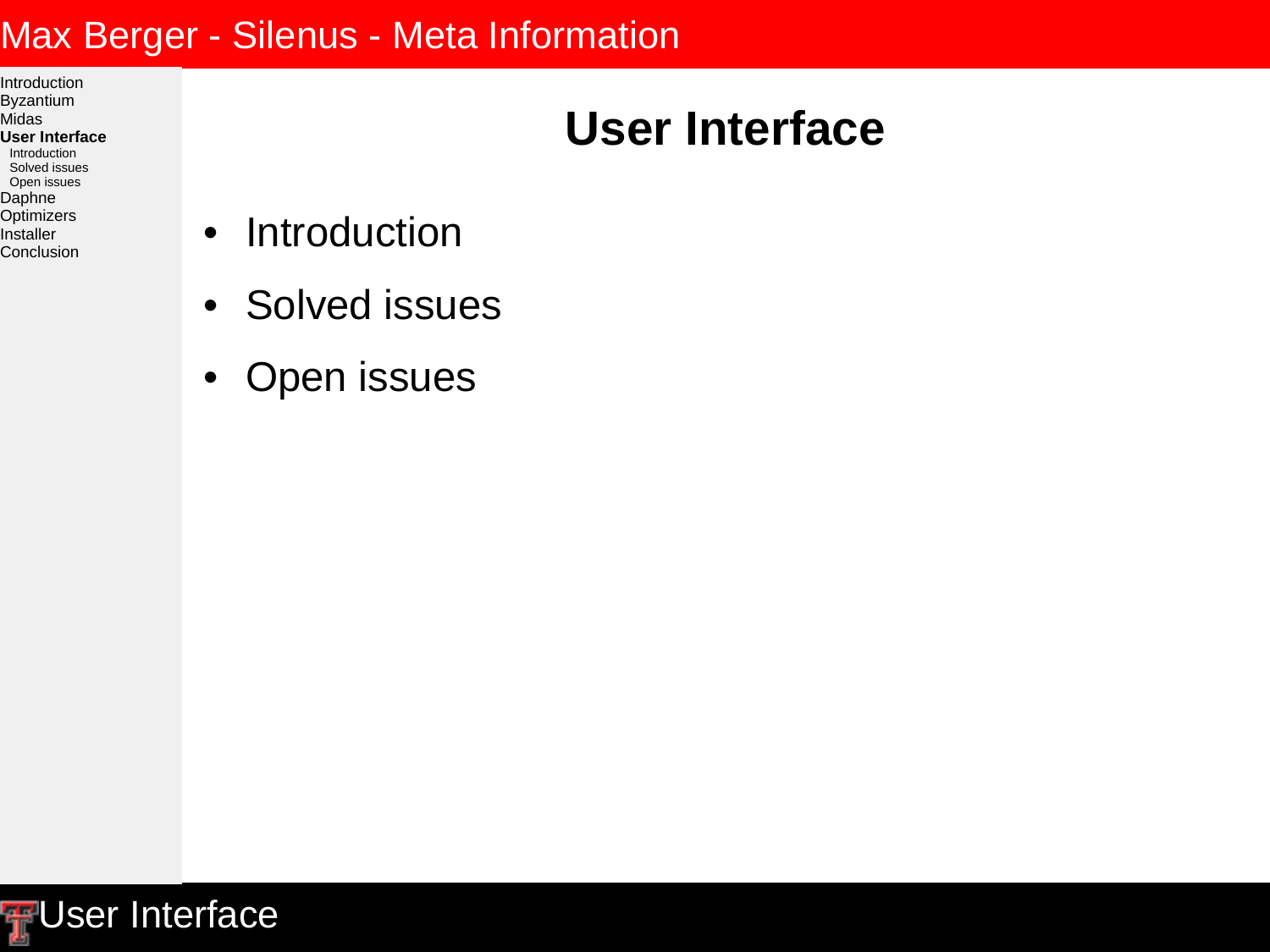Introduction Byzantium Midas **User Interface Introduction** Solved issues Open issues Daphne Optimizers Installer Conclusion

# **Introduction**

- Provides a Jini ServiceUI compatible interface for all functions provided by the MetaStore
- Zero install: started from service browser (e.g. IncaX)

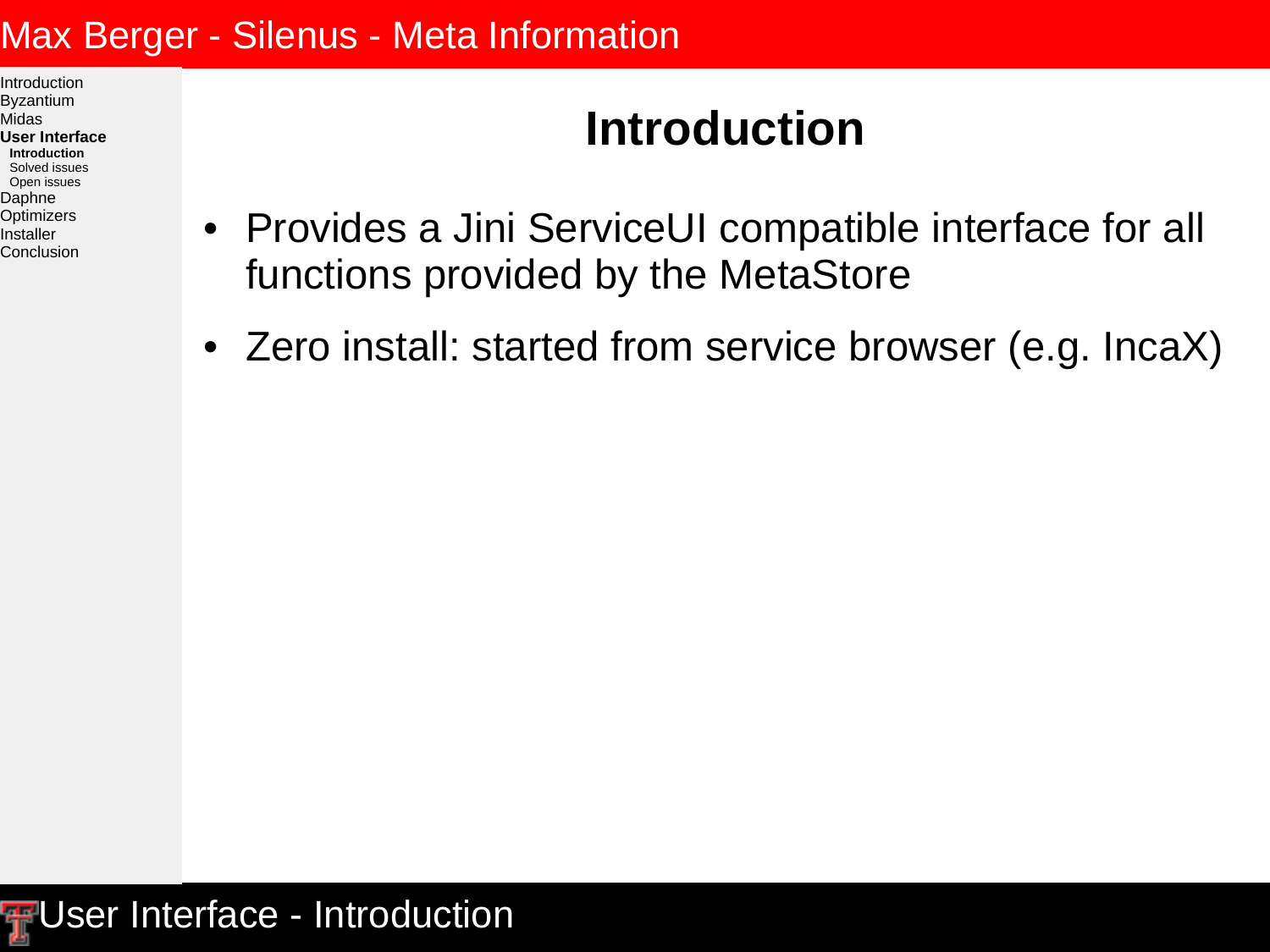Introduction Byzantium Midas **User Interface** Introduction **Solved issues** Open issues Daphne Optimizers Installer Conclusion

# **Solved issues**

- design is pretty straightforward
- User UI should not provide any functionality that is not in the service!

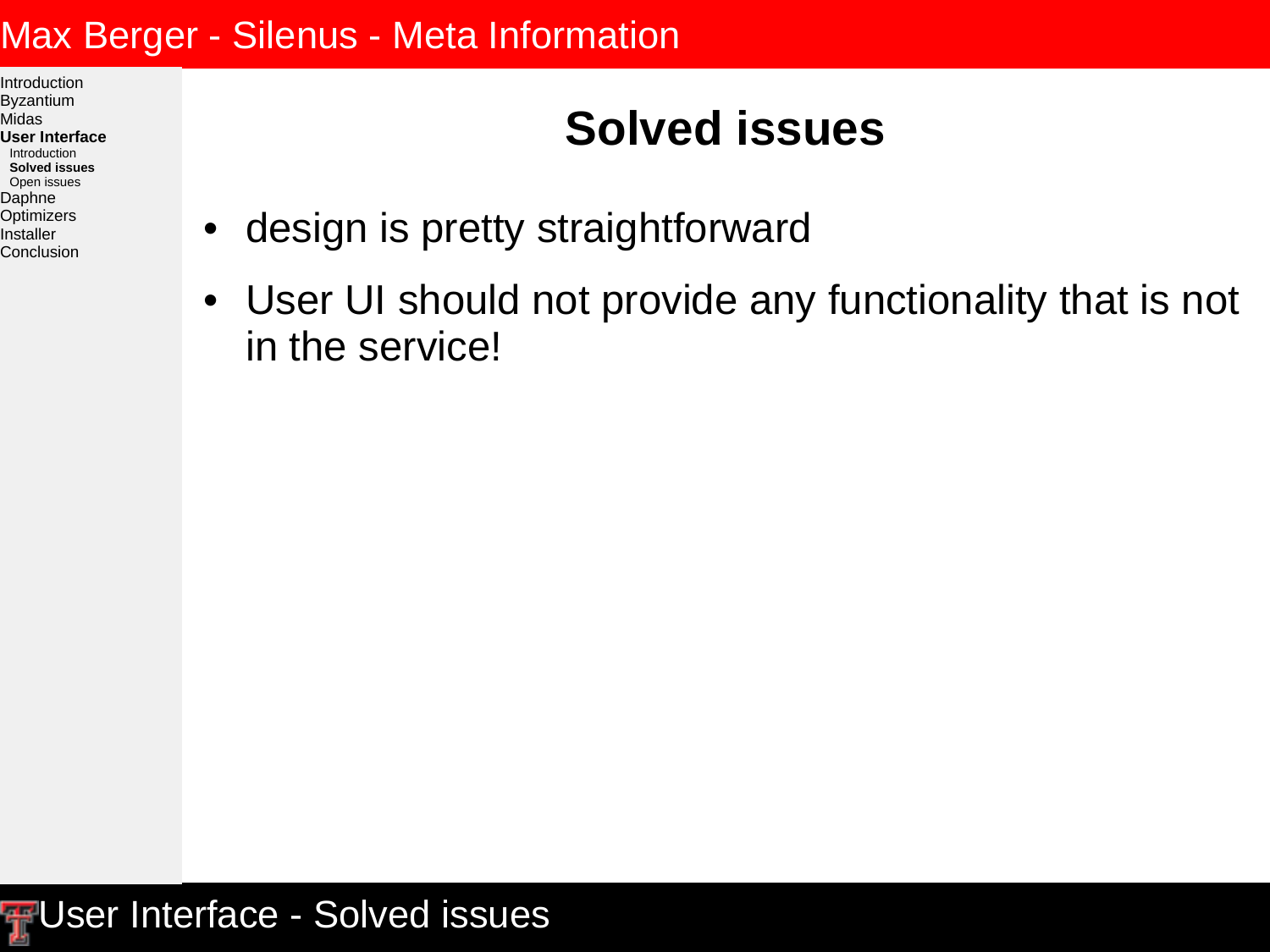Introduction Byzantium Midas **User Interface** Introduction Solved issues **Open issues** Daphne Optimizers Installer Conclusion

# **Open issues**

• No cool name yet

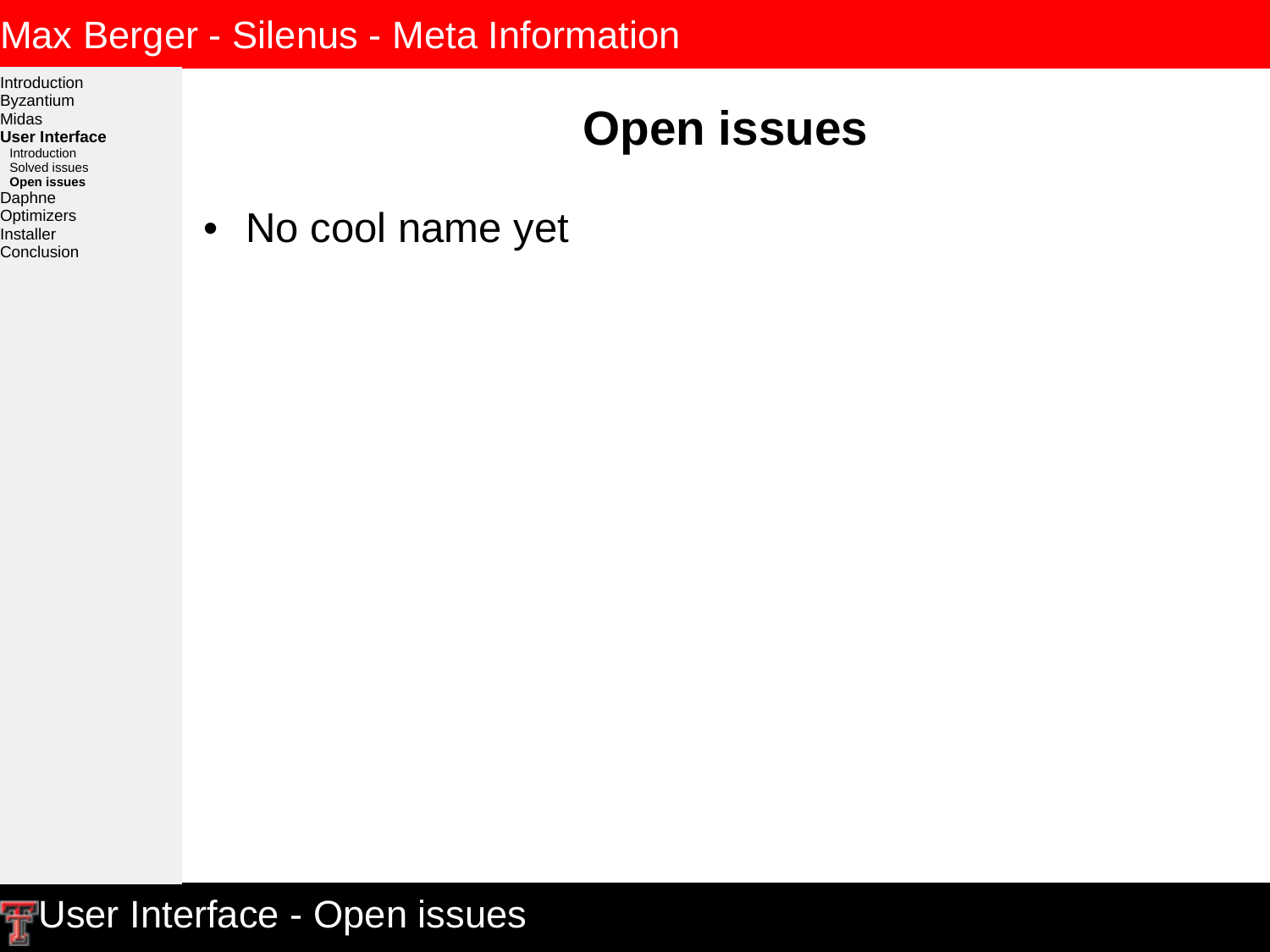Introduction Byzantium Midas User Interface **Daphne** Introduction Solved issues Open issues Optimizers Installer Conclusion

# **Daphne**

- Introduction
- Solved issues
- Open issues

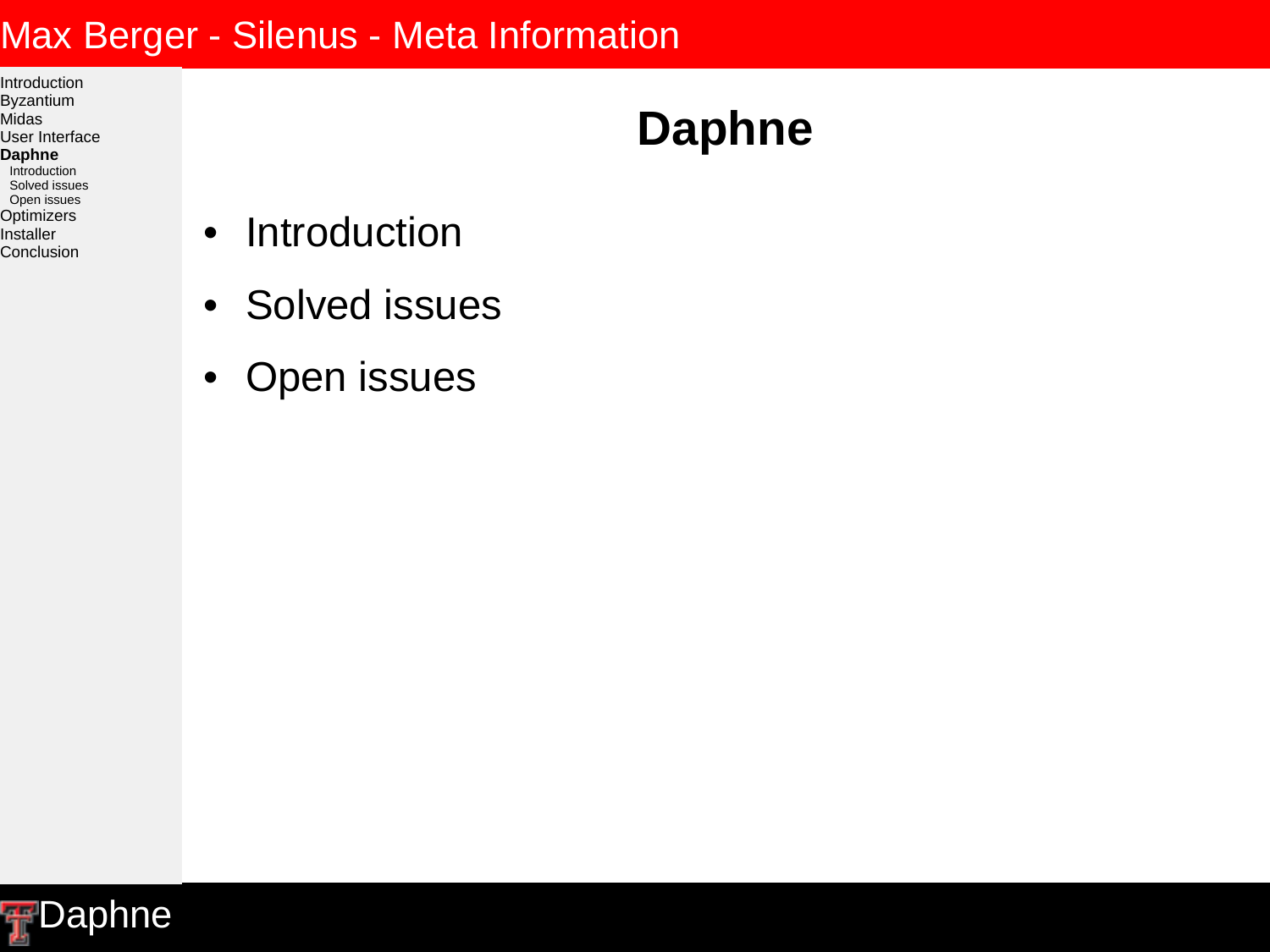Introduction Byzantium Midas User Interface **Daphne Introduction** Solved issues Open issues Optimizers Installer Conclusion

# **Introduction**

• Daphne is the WebDAV Adapter for MetaStore and **ByteStore** 

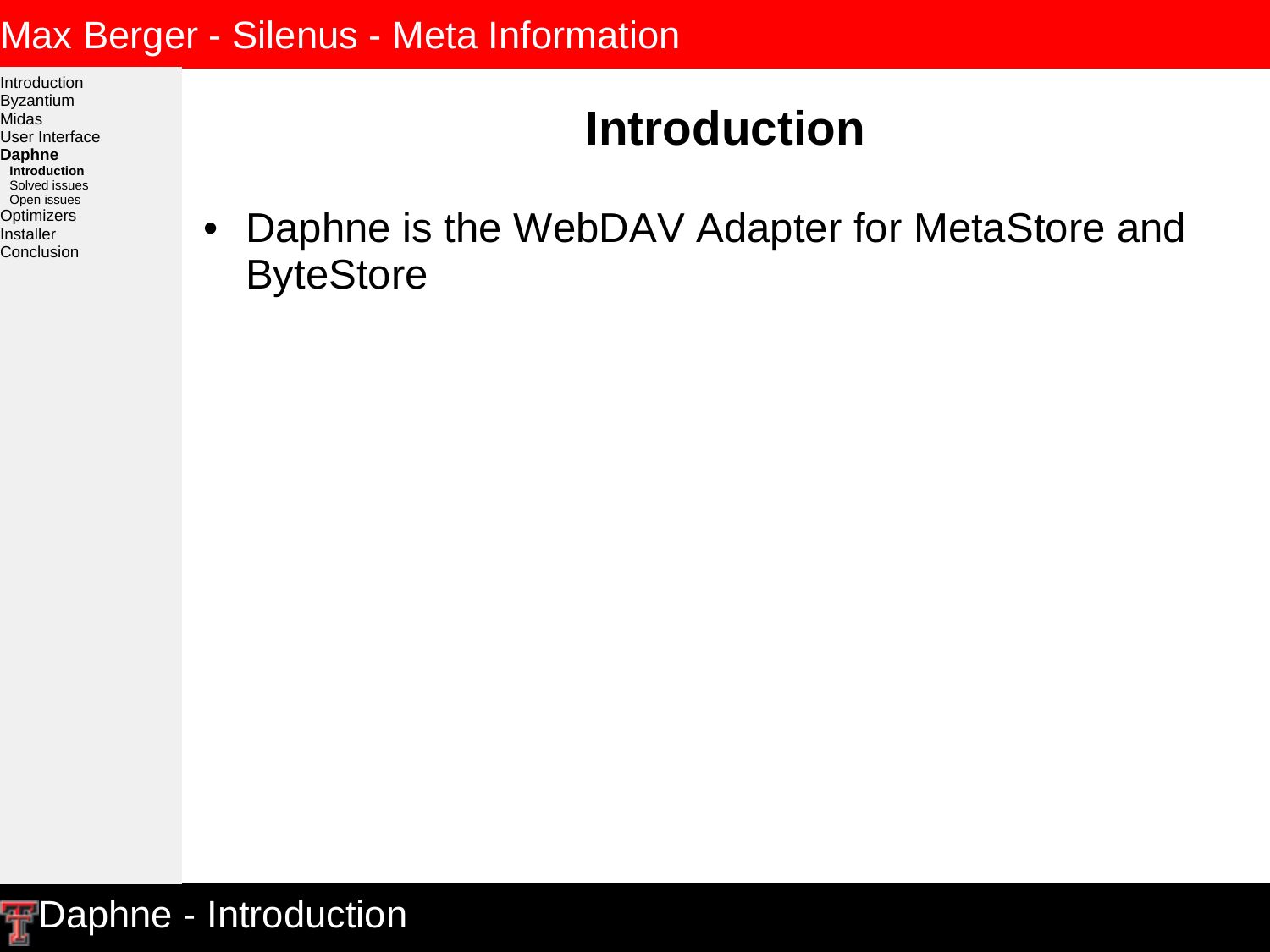Introduction Byzantium Midas User Interface **Daphne** Introduction **Solved issues** Open issues Optimizers Installer Conclusion

# **Solved issues**

• WebDAV is well documented and supported in Win32, Mac OS X, Linux

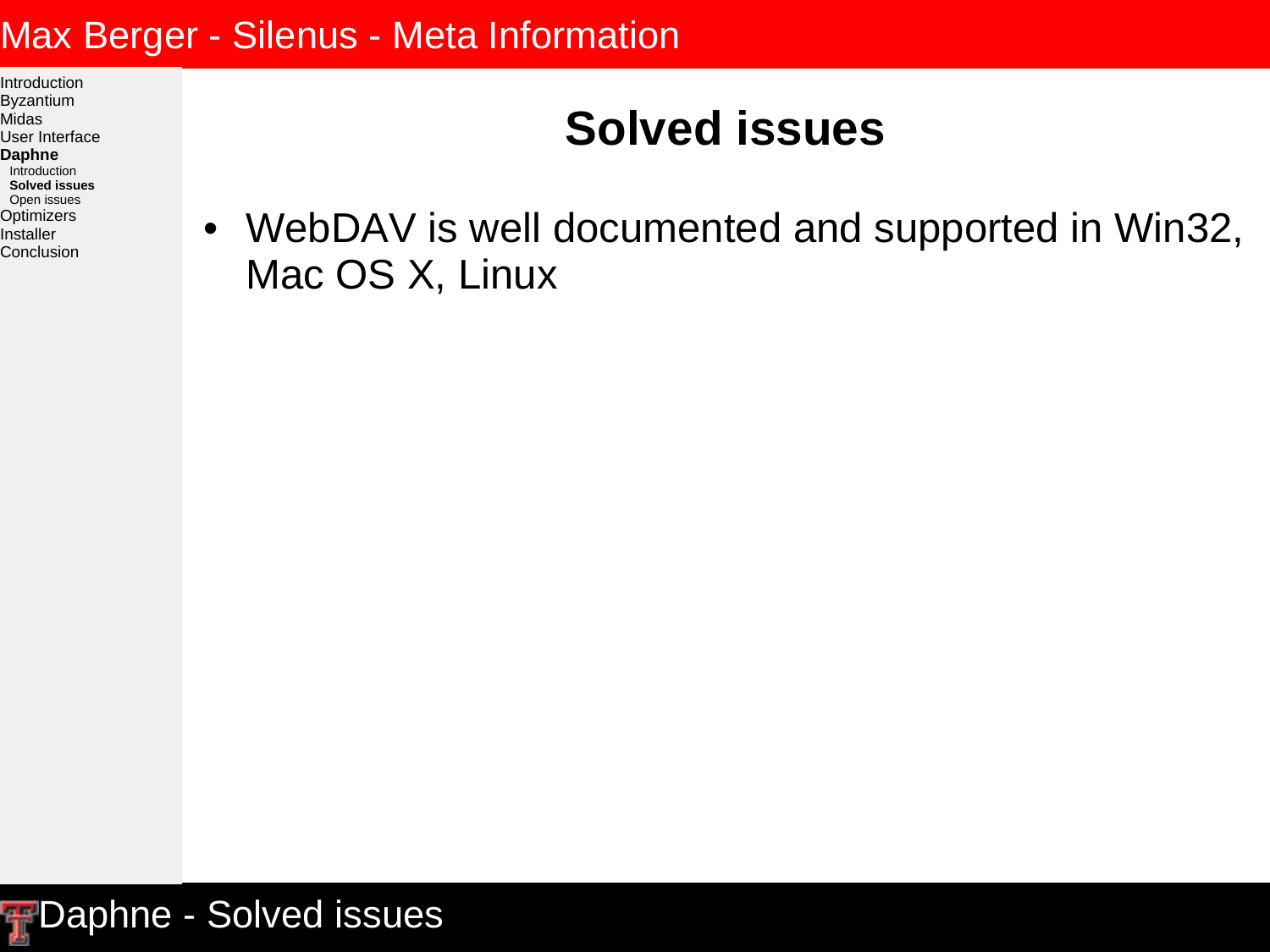Introduction Byzantium Midas User Interface **Daphne** Introduction Solved issues **Open issues** Optimizers Installer Conclusion

# **Open issues**

• Each OS has different quirks that need to be addressed

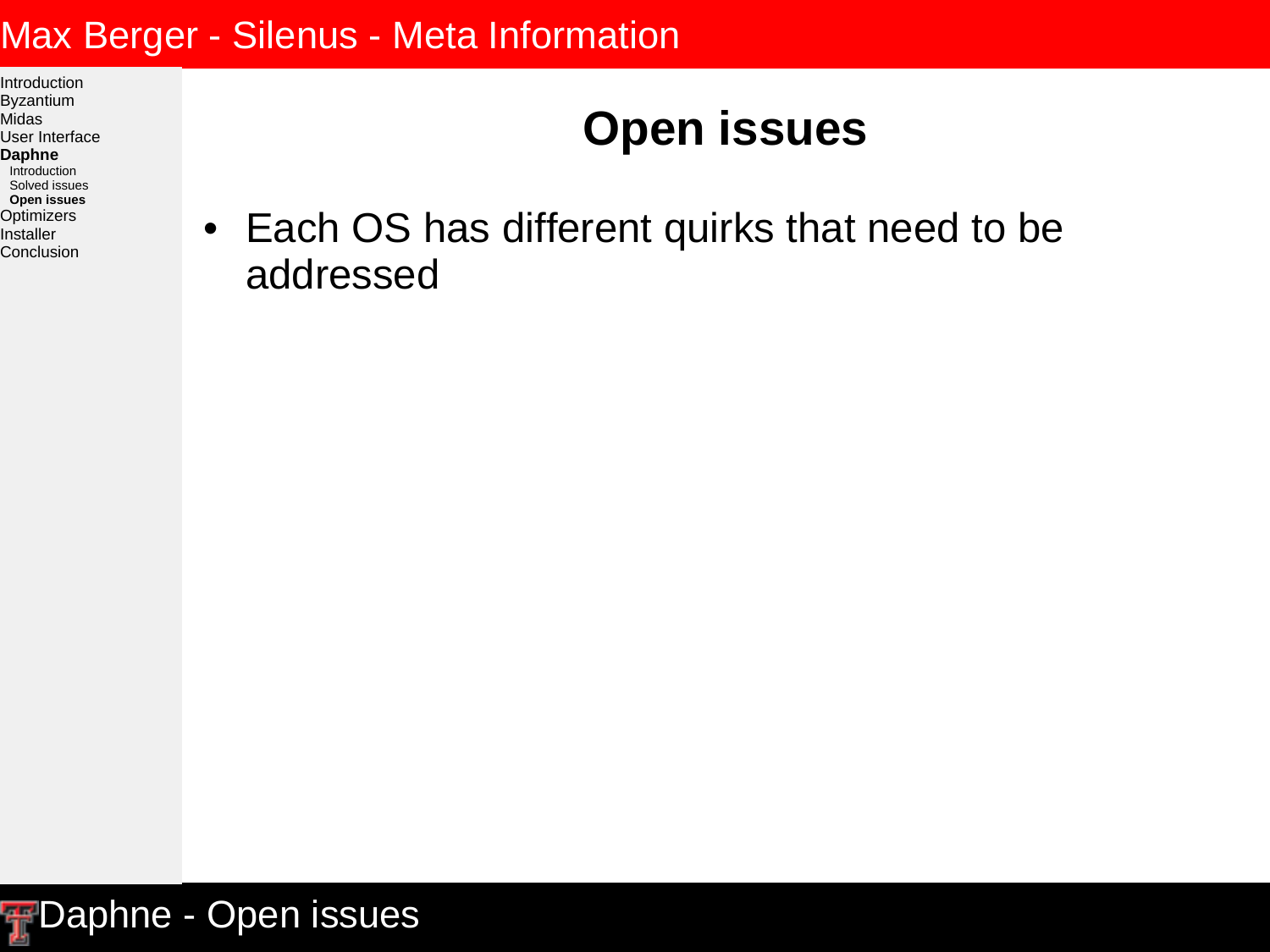Introduction Byzantium Midas User Interface Daphne **Optimizers** Introduction Solved issues Open issues Installer Conclusion

# **Optimizers**

- Introduction
- Solved issues
- Open issues

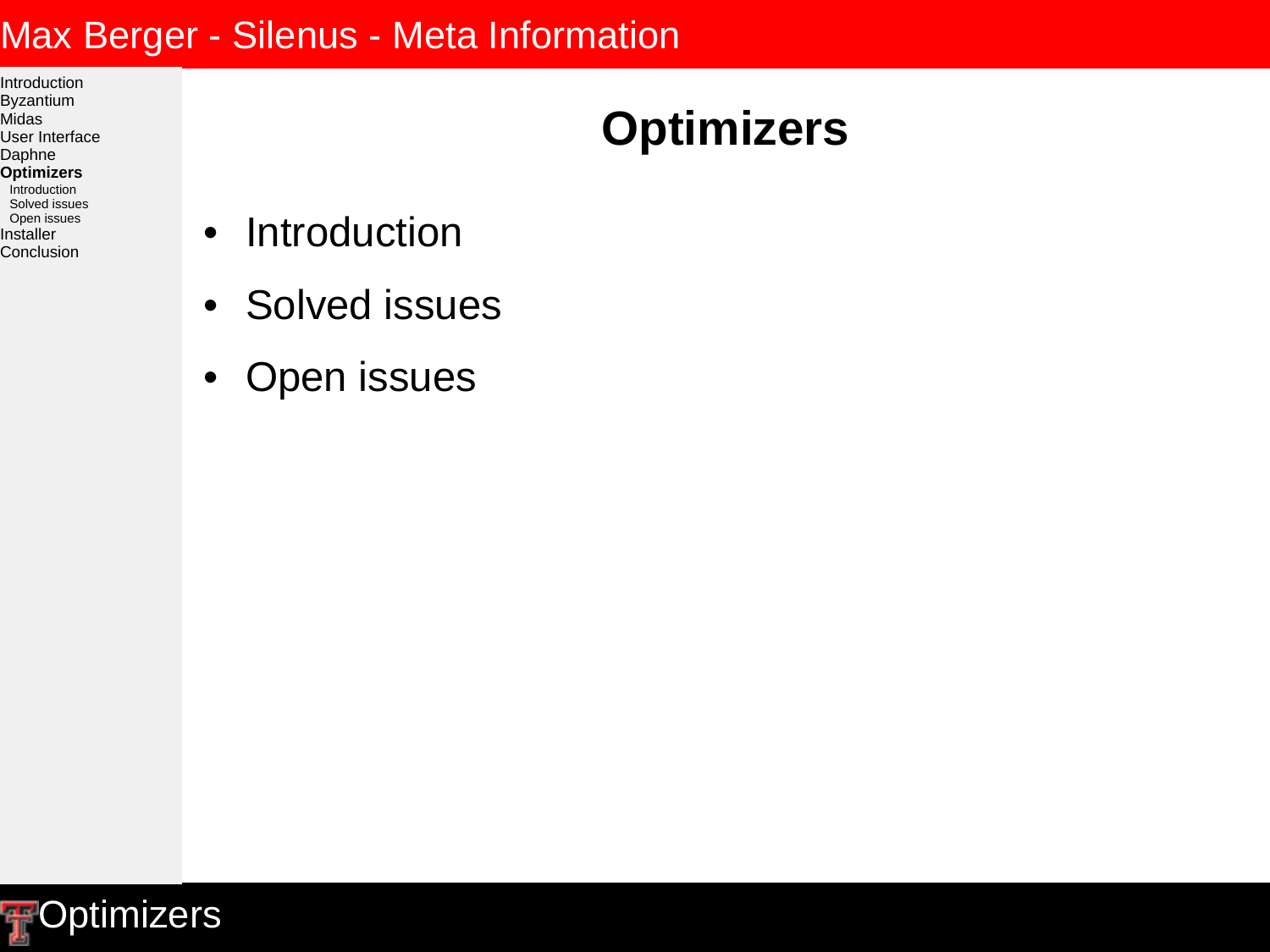Introduction Byzantium Midas User Interface Daphne **Optimizers Introduction** Solved issues Open issues Installer Conclusion

## **Introduction**

• The optimizer services will make this FileStore intelligent by doing automatic data movement, replication, indexing, ...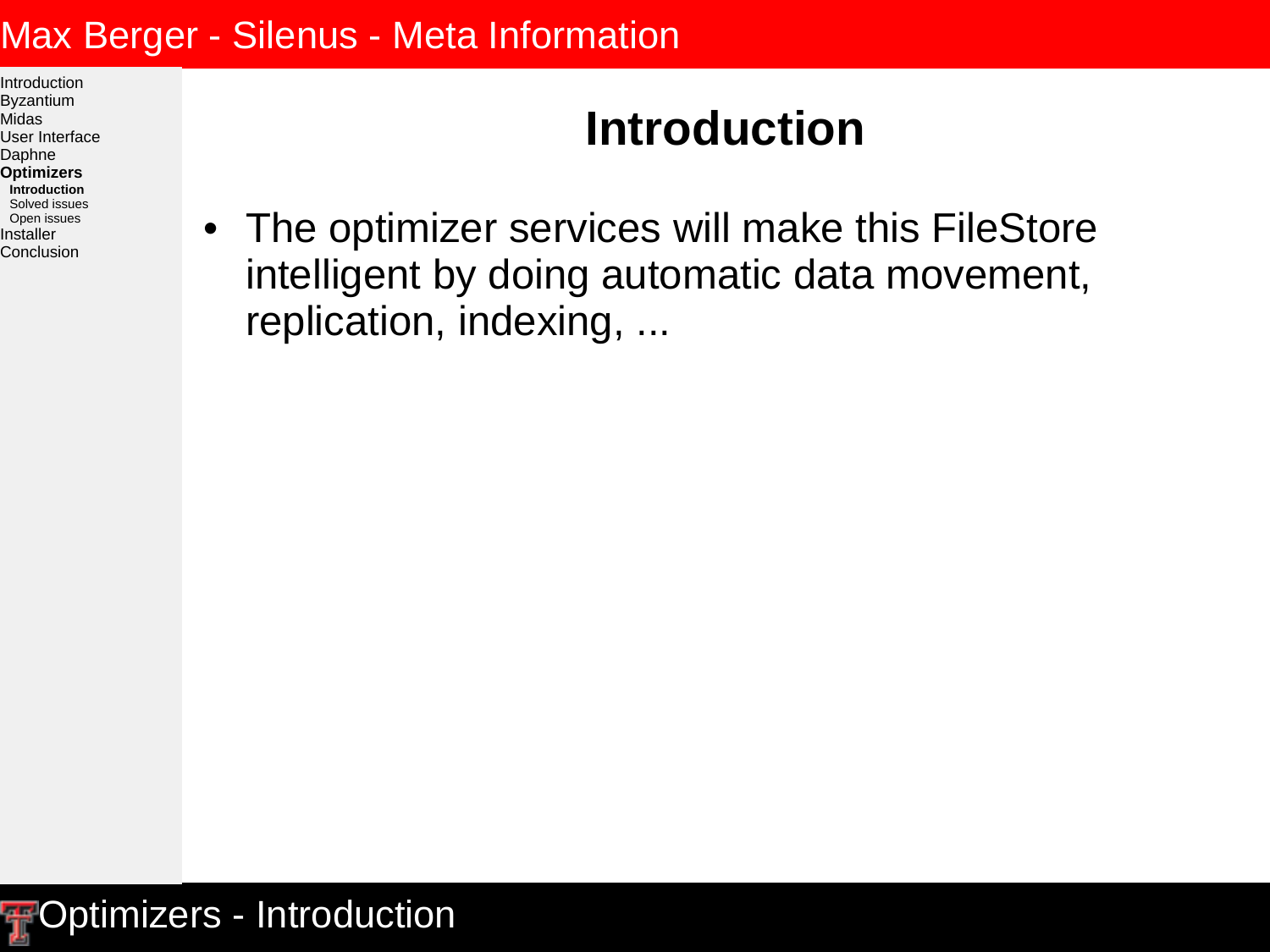Introduction Byzantium Midas User Interface Daphne **Optimizers** Introduction **Solved issues** Open issues Installer Conclusion

# **Solved issues**

Optimizer is not a single service, but is a set of federated services:

- MetaInformationCompleter: Will read files and add missing meta information: Mime-Type, artist/title for mp3s, codec and play length for movies, ...
- Replicator: Reads the MetaInformation "Minimum copies" and ensures that there are that many copies in the network
- SpaceSaver: Saves space by reducing number of replicas in the network. Uses "Last Used" meta information.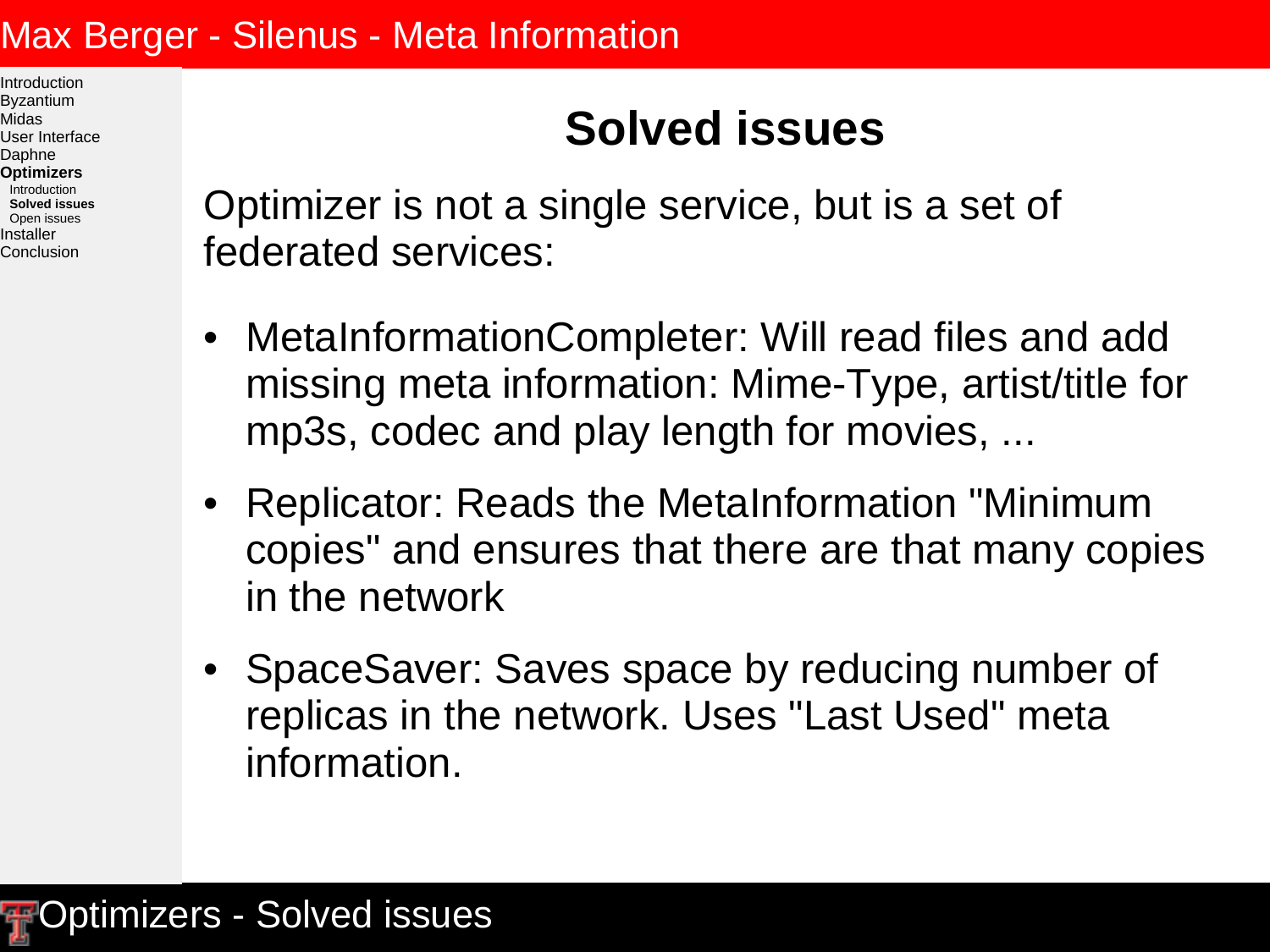Introduction Byzantium Midas User Interface Daphne **Optimizers Introduction Solved issues** Open issues Installer Conclusion

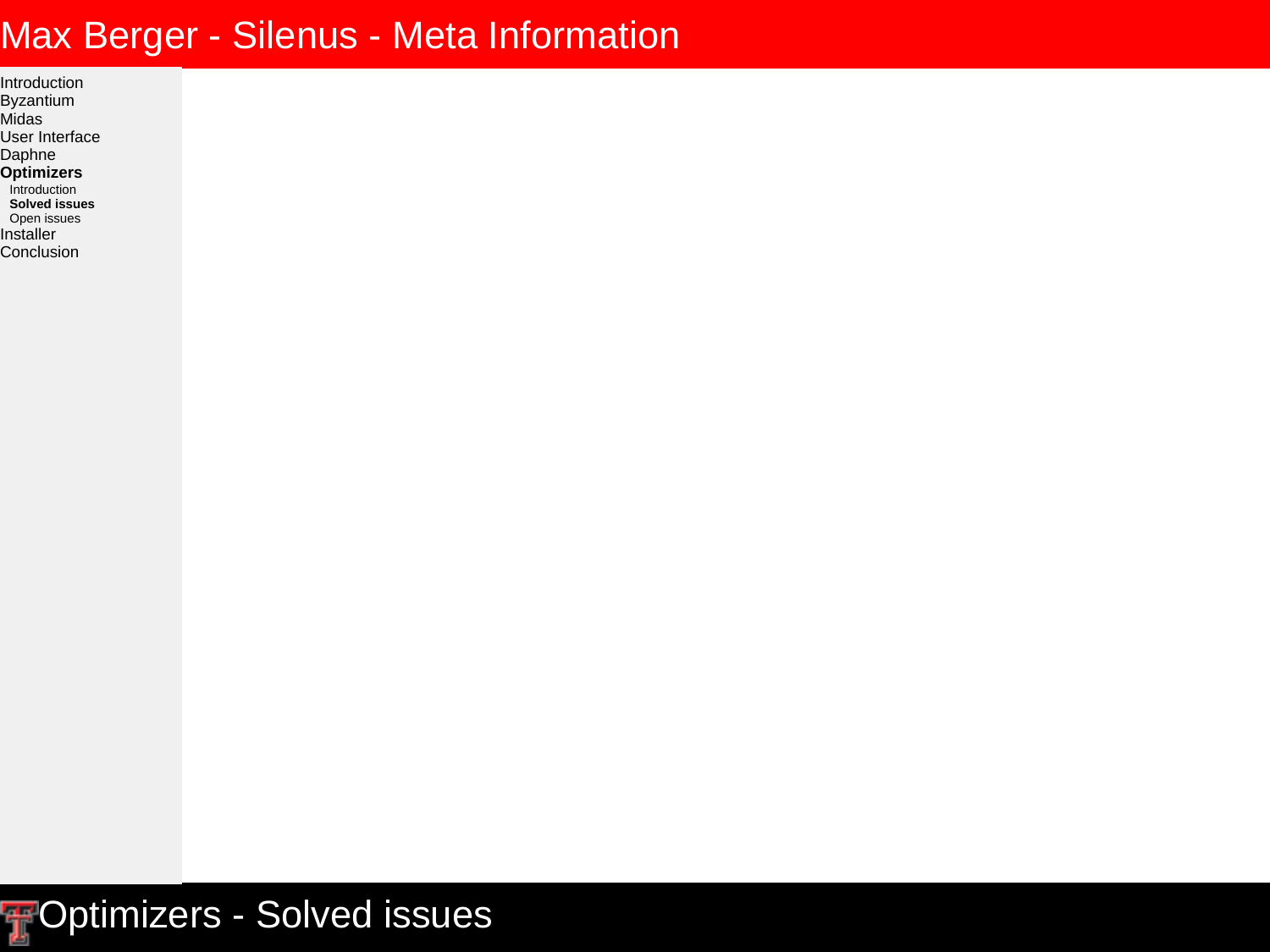Introduction Byzantium Midas User Interface Daphne **Optimizers** Introduction Solved issues **Open issues** Installer Conclusion

# **Open issues**

- No cool names yet
- Preventive Mover: Should detect that a certain file/directory is used from 9-5 at work and from 6-9 at home. Should then automagically move file from work to home between 5-6
- Other intelligence that I can't think of

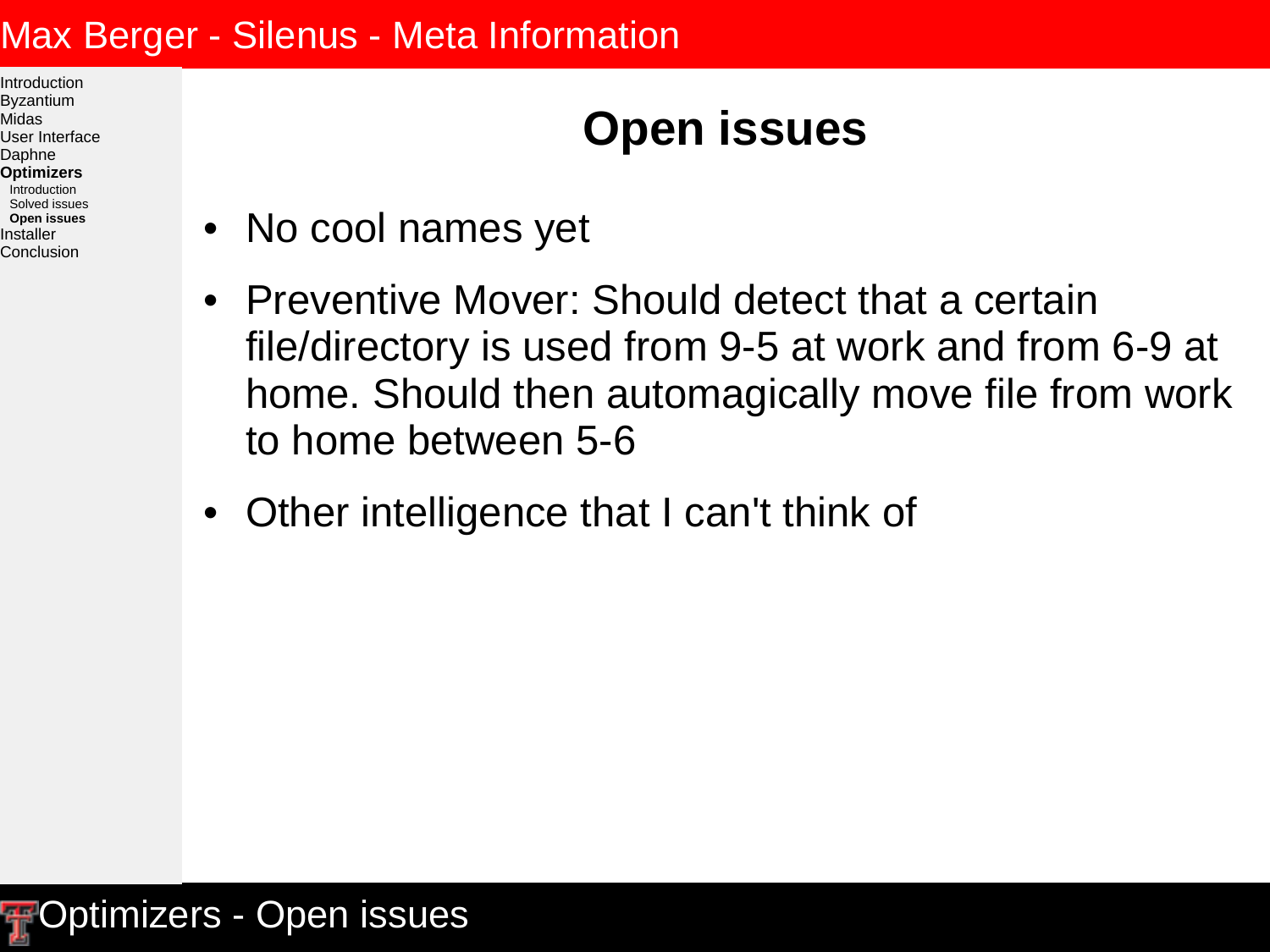Introduction Byzantium Midas User Interface Daphne **Optimizers Installer** Introduction Solved Issues Unresolved Issues Conclusion

## **Installer**

- Introduction
- Solved Issues
- Unresolved Issues

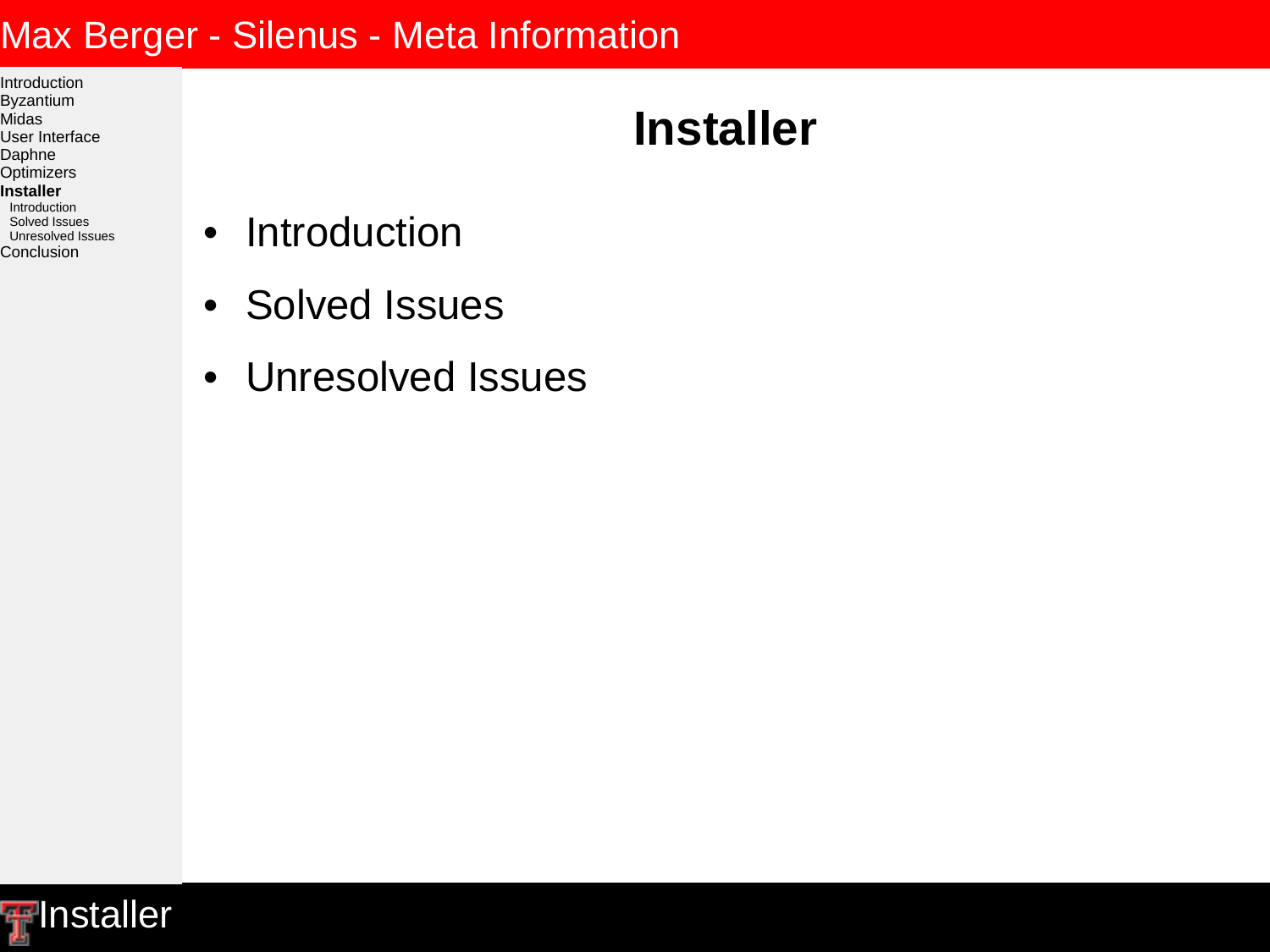Introduction Byzantium Midas User Interface Daphne Optimizers **Installer Introduction** Solved Issues Unresolved Issues Conclusion

## **Introduction**

Any person should be able to install the system without much knowledge about computers!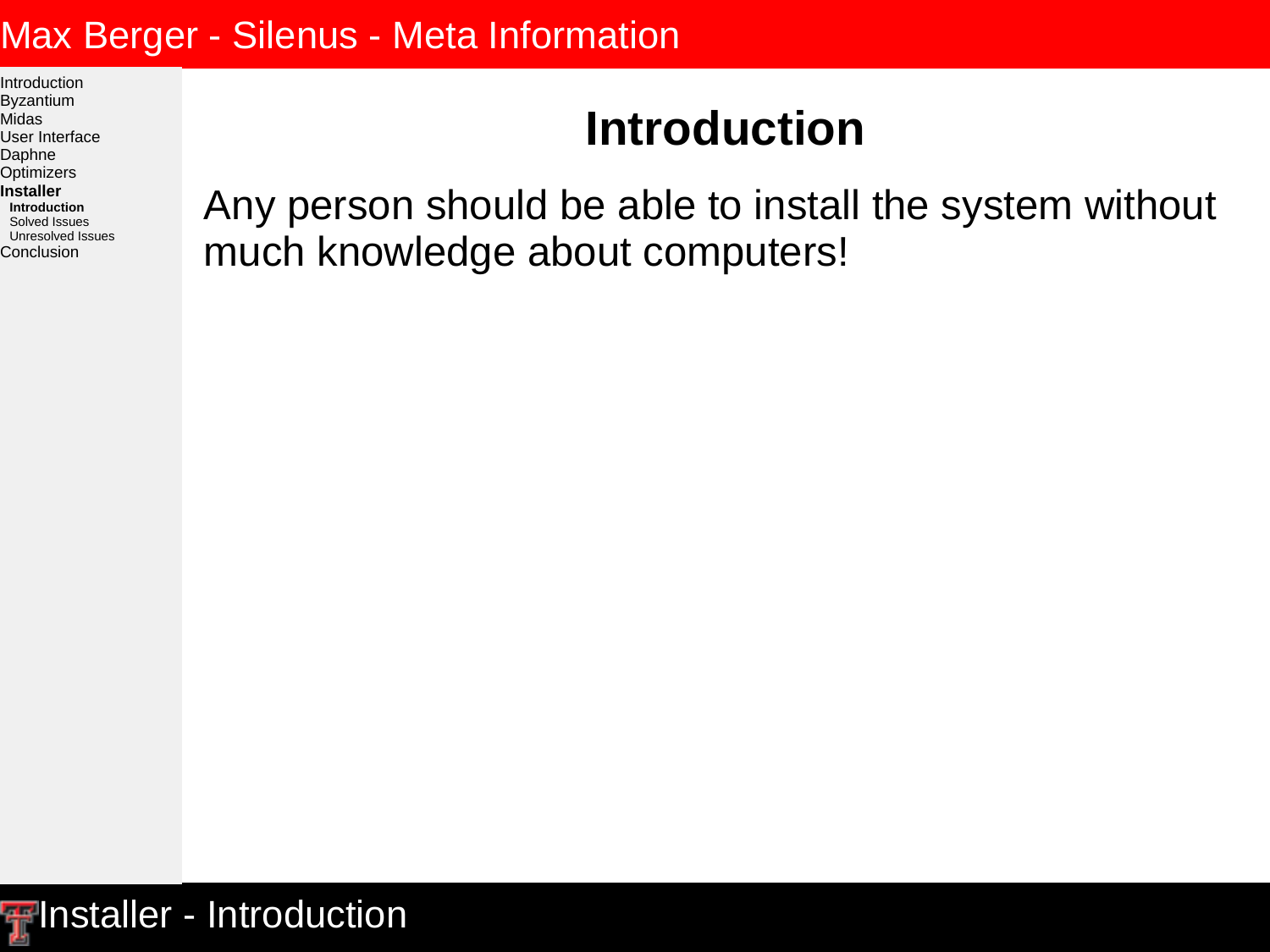Introduction Byzantium Midas User Interface Daphne Optimizers **Installer** Introduction **Solved Issues** Unresolved Issues Conclusion

# **Solved Issues**

- Should be installable with as few clicks and settings as possible
- Multiple Options: Beginner, Medium, Expert

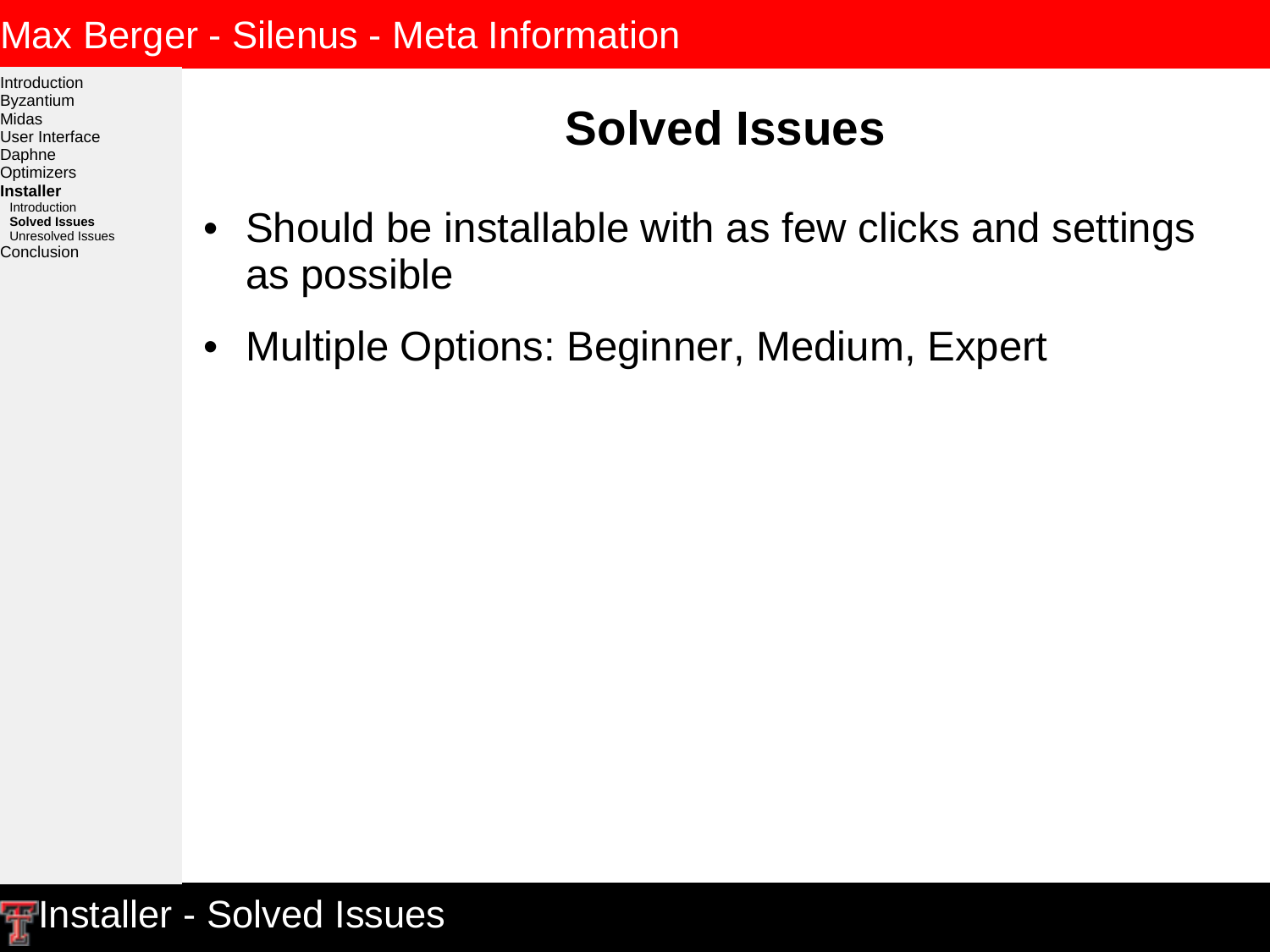Introduction Byzantium Midas User Interface Daphne Optimizers **Installer** Introduction Solved Issues **Unresolved Issues Conclusion** 

# **Unresolved Issues**

- Technologies: WebStart, InstallAnywhere, ...
- Must run as service in Win32, Unix, Linux
- Shoudl auto-connect to WebFolder on Win32
- Should auto-connect on OS X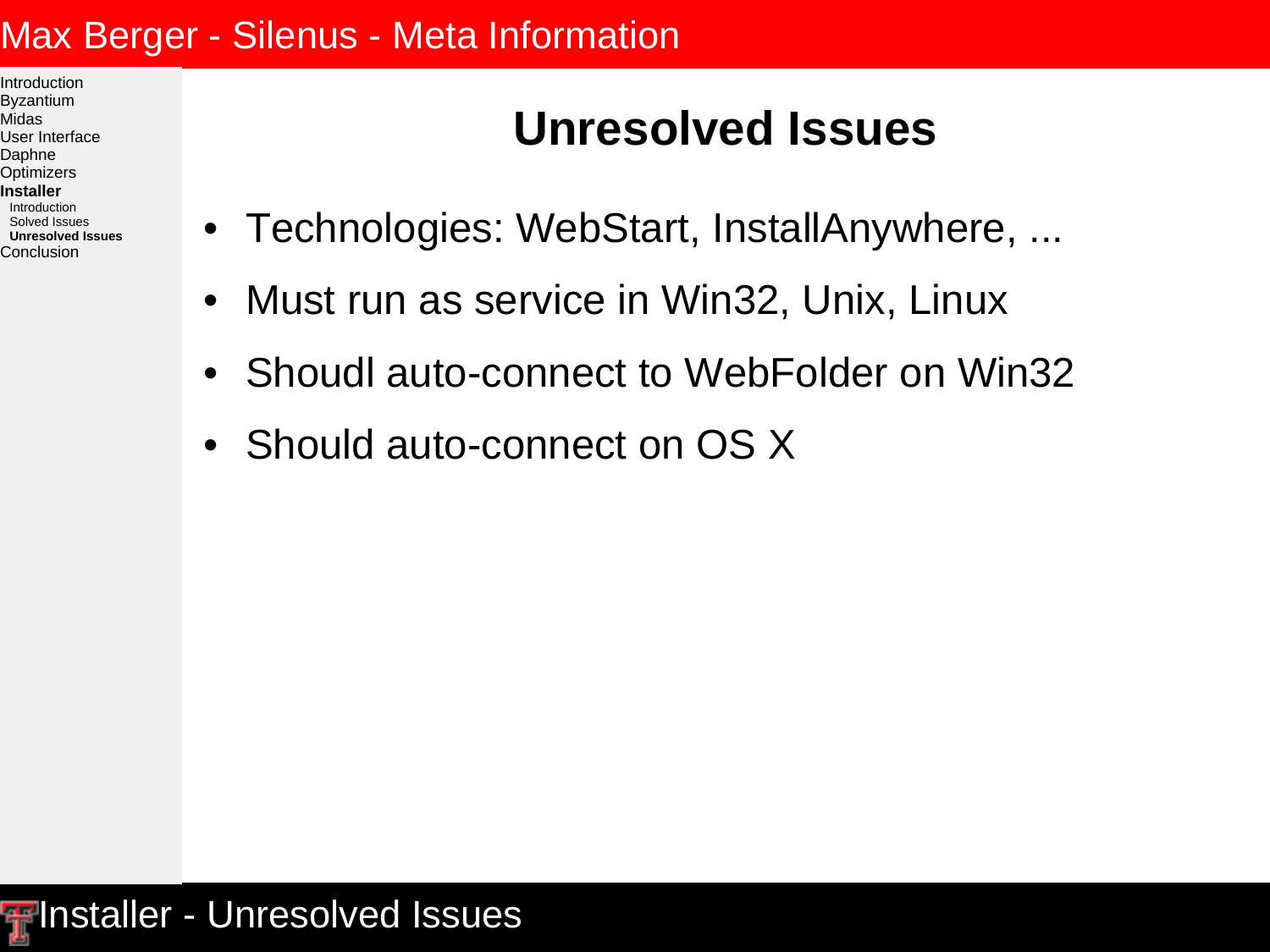Introduction Byzantium Midas User Interface Daphne **Optimizers** Installer **Conclusion Benefits Schedule** 

# **Conclusion**

- Benefits
- Schedule

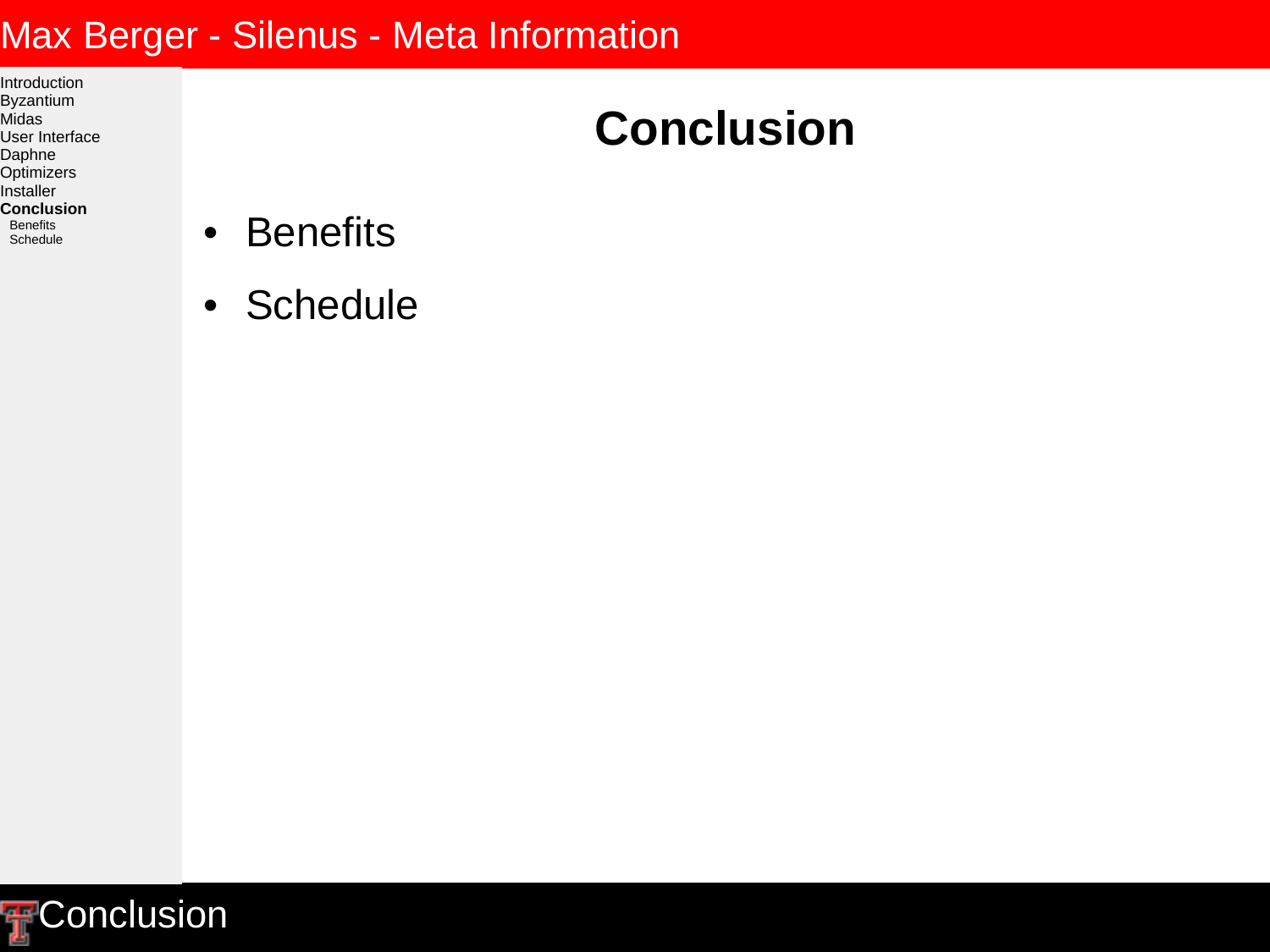Introduction Byzantium Midas User Interface Daphne Optimizers Installer **Conclusion Benefits Schedule** 

## **Benefits**

- compehensive security
- completely self-managed
- fully transparent for the user
- adding disk space is easy
- compatible with legacy applications via WebDAV interface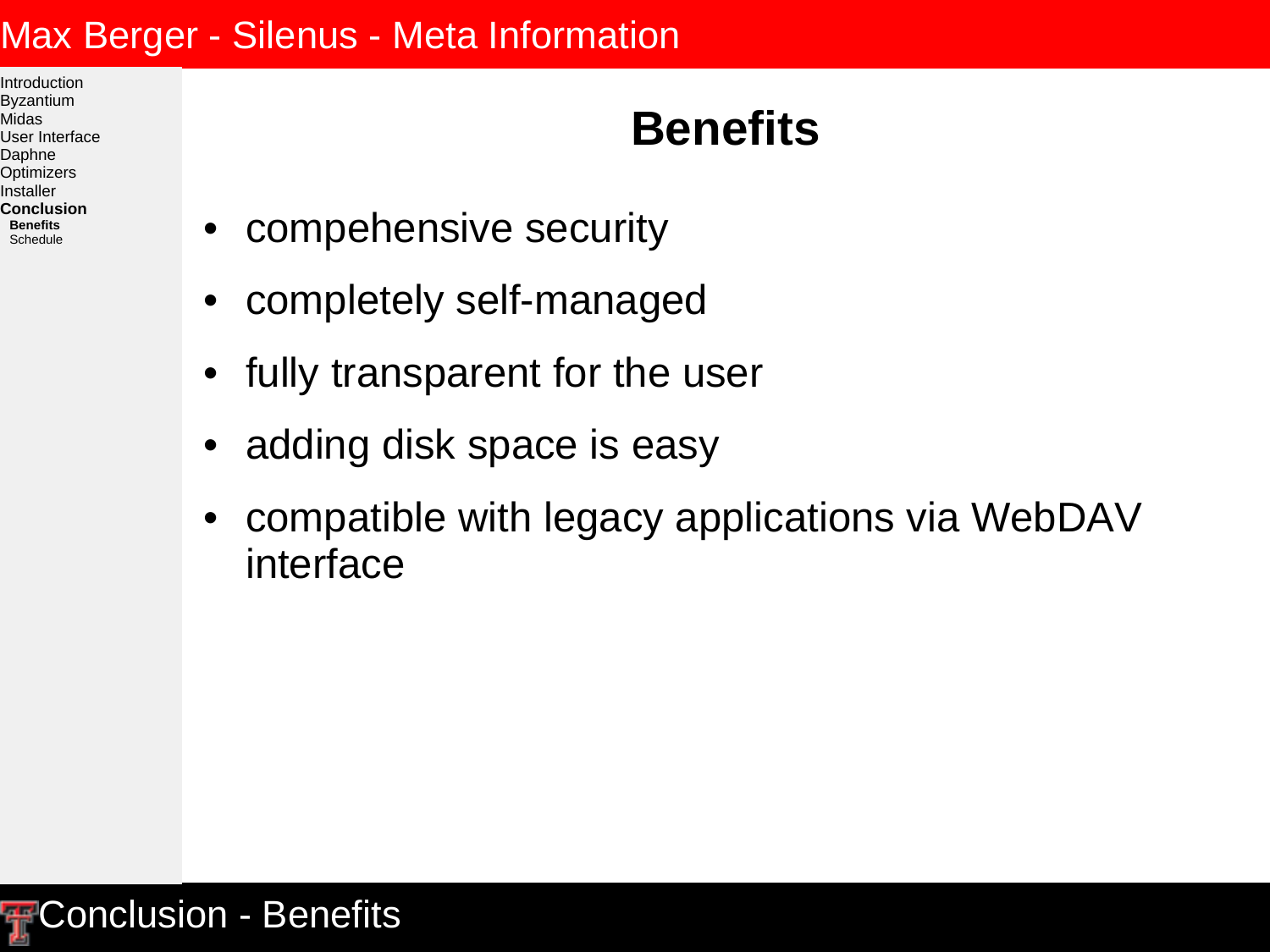Introduction Byzantium Midas User Interface Daphne Optimizers Installer **Conclusion Benefits Schedule**

**Schedule** Background research 01/04 - 12/04 Initial proposal and 06/04 System design 06/04 - 12/04 Byzantium 10/04 - 02/04 Midas 01/05 - 06/05 User Interface 03/05 - 11/06 Daphne 07/05 - 12/05 Optimizer 01/06 - 11/06 Installer 01/06 - 11/06 Defense 11/06